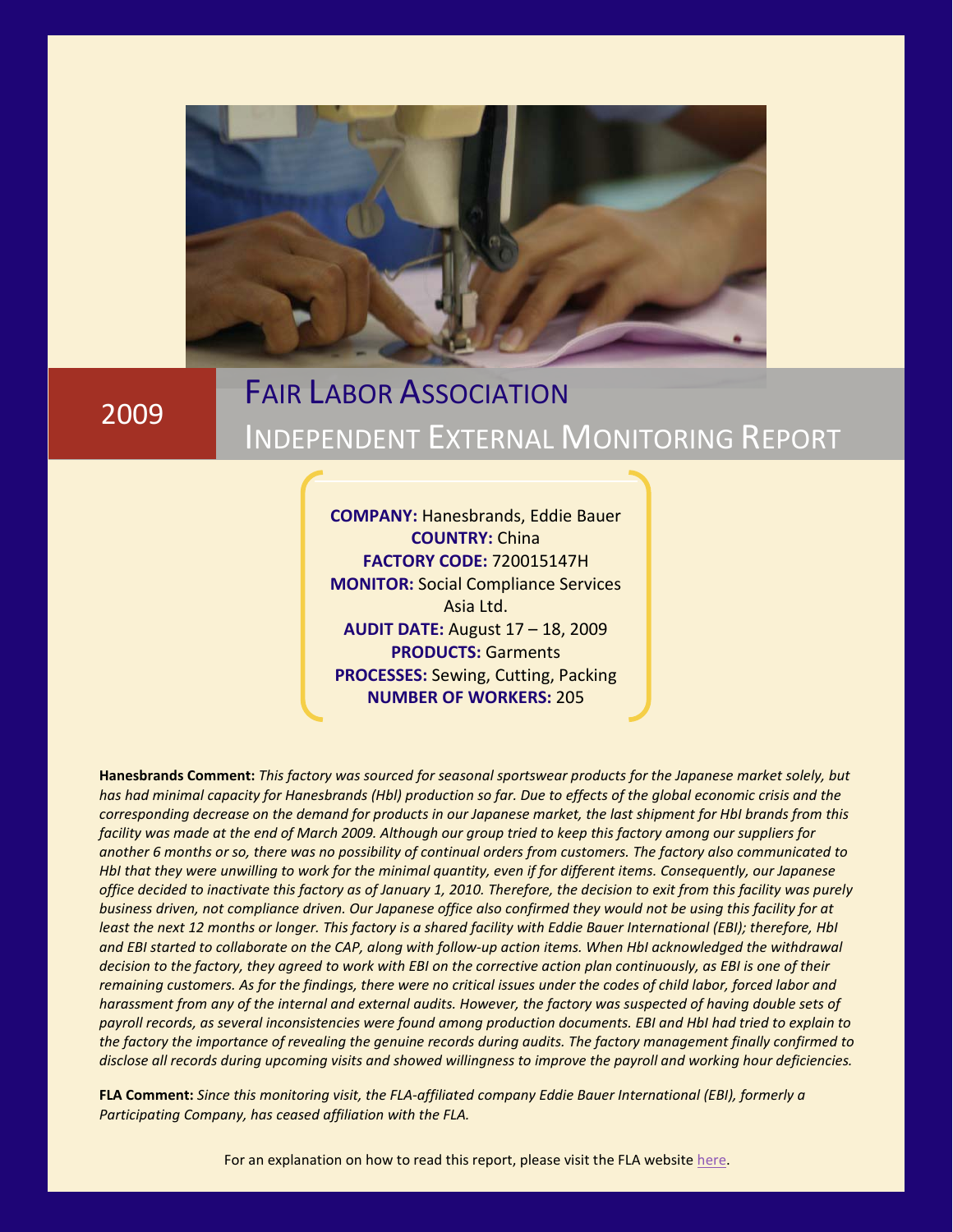

# **CONTENTS:**

| Wages, Benefits and Overtime Compensation: Holidays, Leave, Legal Benefits and Bonuses ___      | 3  |
|-------------------------------------------------------------------------------------------------|----|
| Wages, Benefits and Overtime Compensation: Deposit of Legally Mandated Deductions               | 5  |
| Wages, Benefits and Overtime Compensation: General Compliance Wages, Benefits and Overtime      |    |
| Compensation                                                                                    | 6  |
| Wages, Benefits and Overtime Compensation: Minimum Wage                                         | 8  |
| Wages, Benefits and Overtime Compensation: Timely Payment of Wages                              | 10 |
| Wages, Benefits and Overtime Compensation: Payment for All Hours Worked                         | 11 |
| Wages, Benefits and Overtime Compensation: Calculation Basis for Overtime Payments              | 13 |
| Wages, Benefits and Overtime Compensation: Premium/Overtime Compensation                        | 15 |
| Wages, Benefits and Overtime Compensation: Accurate Calculation and Recording of Wage           |    |
| Compensation                                                                                    | 17 |
| Wages, Benefits and Overtime Compensation: False Payroll Records                                | 19 |
| Freedom of Association: Right to Freely Associate _________                                     | 21 |
| Harassment or Abuse: Discipline/Review of Disciplinary Action                                   | 22 |
| Non-Discrimination: Recruitment and Employment Practices (Job Advertisements, Job Descriptions, |    |
| <b>Evaluation Policies)</b>                                                                     | 23 |
| Miscellaneous: Illegal Subcontracting                                                           | 24 |
| Health and Safety: Evacuation Requirements and Procedure                                        | 26 |
| Health and Safety: Machinery Maintenance and Worker Training                                    | 27 |
| Hours of Work: General Compliance Hours of Work                                                 | 28 |
| Hours of Work: Rest Day                                                                         | 30 |
| Hours of Work: Time Recording System                                                            | 32 |
| Hours of Work: Sick Leave/Restrictions                                                          | 34 |
|                                                                                                 |    |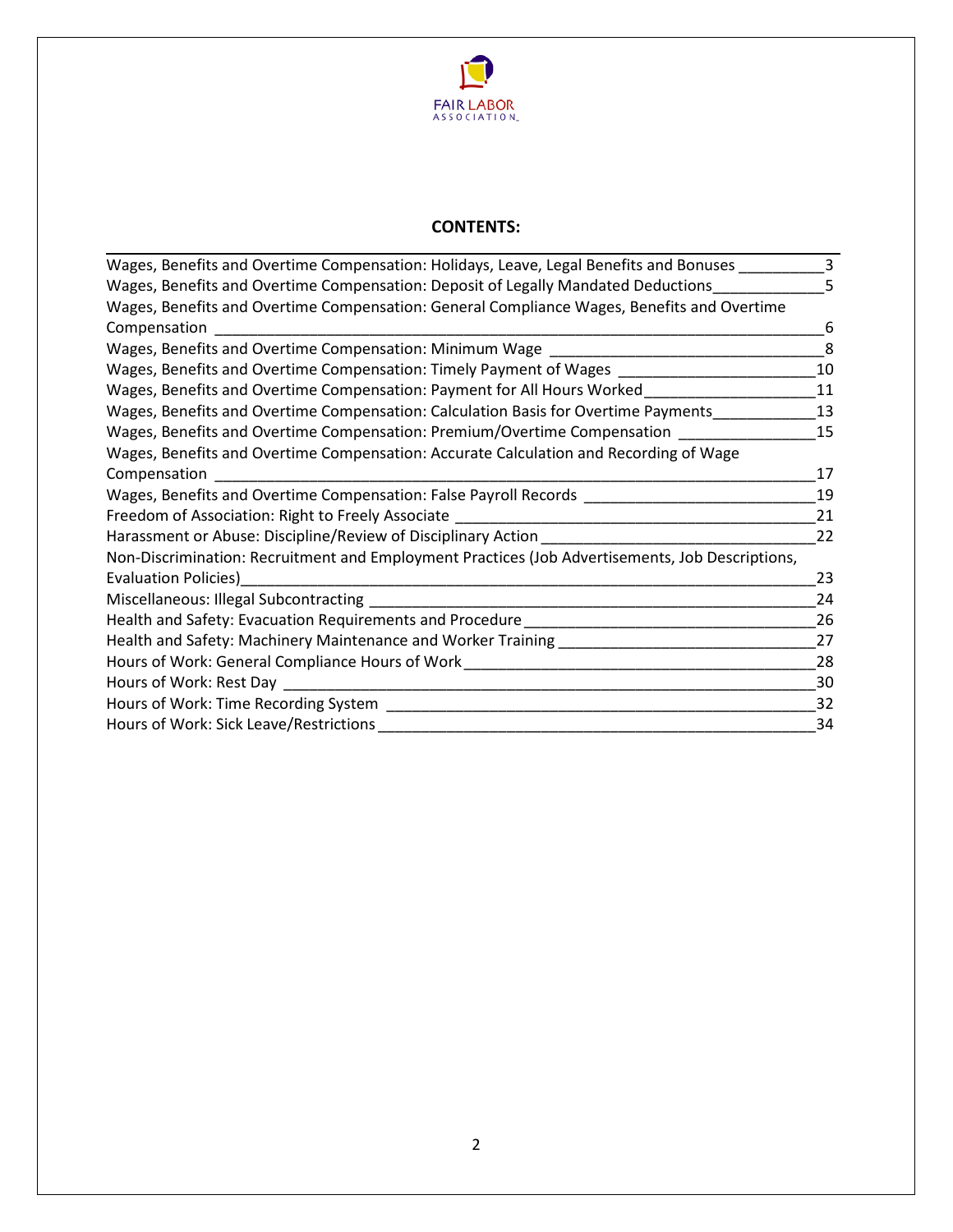

<span id="page-2-0"></span>**Wages, Benefits and Overtime Compensation: Holidays, Leave, Legal Benefits and Bonuses**

WBOT.5 Employers shall provide all legally mandated holidays, leave, benefits and bonuses, such as official holidays, annual leave, sick leave, severance payments and 13th month payments, to all eligible workers within legally defined time periods. In addition, all leave and bonuses shall be calculated correctly. (S)

#### **Noncompliance**

**Explanation:** Based on the time and payment records provided, legal mandated holidays, leave, benefits and bonuses were provided to eligible workers. However, due to various inconsistencies noted during the audit, workers' actual working hours, wages and benefits status could not be accurately verified.

(Article 51, 45 of PRC Labor Law)

**Plan Of Action:**  A conference call was held between representatives from both PCs (HBI and EBI) on October 5 to understand the audit findings and to discuss the plan for factory action. A discussion with factory manager was held on October 19 with HBI and EBI over the phone. The inconsistent record keeping issue was highly addressed to the factory and the consequences of falsified records were emphasized. Factory manager appears to be aware of the seriousness. Both PCs received the first draft reply from factory on October 29, which looks too simple and lacks commitment. Representative from factory's HK vendor was invited for a face-to-face meeting. The seriousness of inconsistent record keeping was emphasized again. The vendor admitted that some workers from two production lines worked on Sundays and committed to compensate those working hours correctly. A finalized factory CAP was received on November 20. Both PCs reviewed CAP and agreed to have a first follow-up visit around December 2009 or January 2010 to rectify the compliance of working hours, payment and benefits. The next follow-up visit was planned in the next 3 to 4 months, after the first visit. PC will keep following up with factory about the supporting documents.

**Deadline**  12/31/2010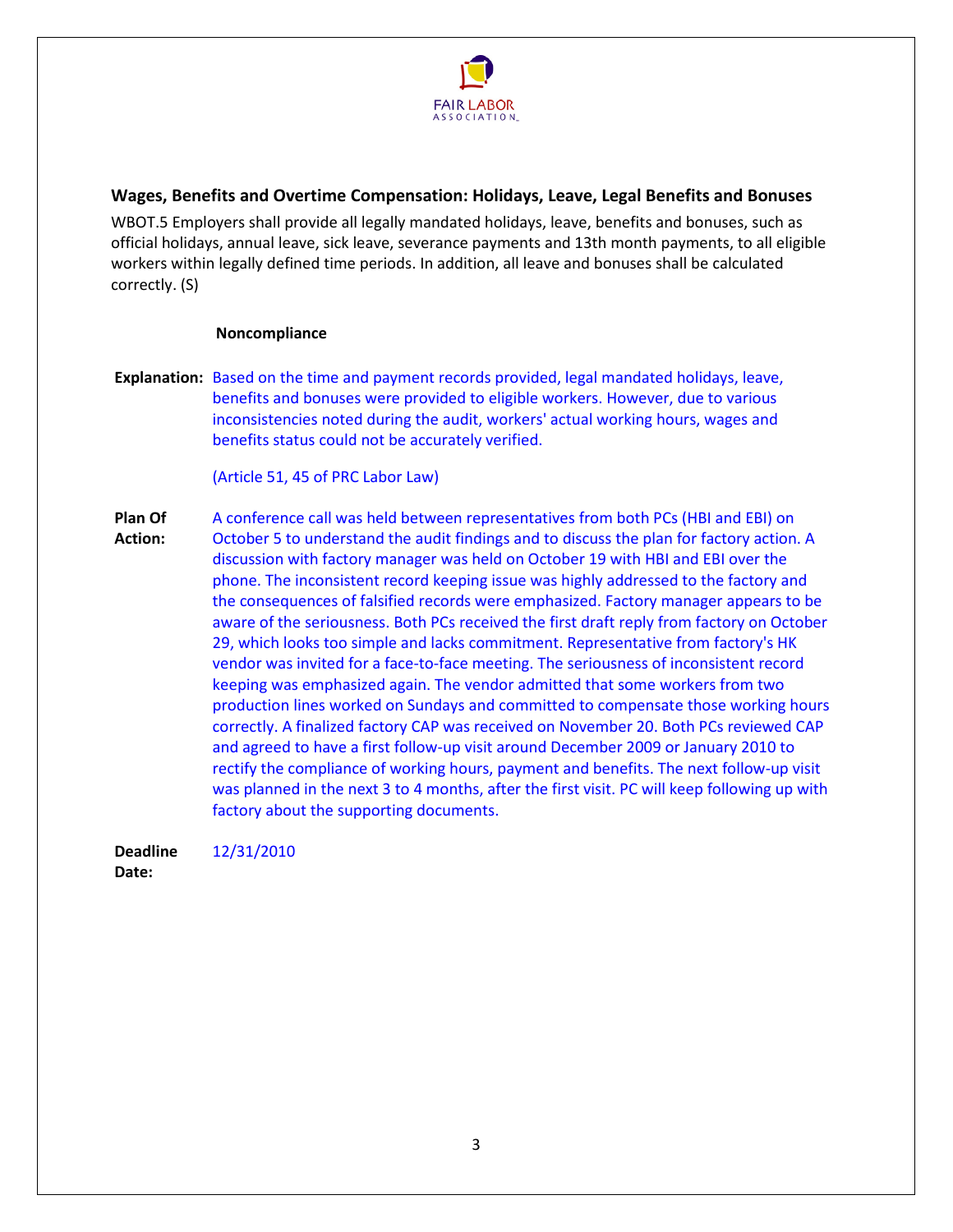

**Supplier CAP:**  Due to sewing workers being paid piece rate, some of them will work on Sunday on their own without the company's approval. Their group leader may want to get a better record of the production rate and allow the workers to work overtime without notice from the company. Factory has investigated the dates as mentioned and found that some workers had not followed the rule to not work on holidays; except for January 18, 2009, when there should be no workers at work due to this date being Chinese New Year holiday. Factory paid back all the wages to workers involved in Sunday work. Those days included January 4, 2009 (4 workers), June 28, 2009 (4 workers), July 5 and 9, 2009 (10 workers) and August 16, 2009 (7 workers). Pay slips were provided for review. To ensure that the workers are only allowed to work overtime under the acknowledgement and permission of factory management, factory arranged security guards to lock all doors to the work floors. A security logbook will be maintained from February 2010 on. Factory committed to pay all overtime hours under the legal laws and to maintain all payroll records accurately. Factory uses the form in accordance with labor law to calculate the workers' wages: a) for night overtime, factory pays 150% and b) for Saturday overtime, factory pays 200%. It shows the wage details in the form, and the wage notes will be given to workers when paying off.

**Supplier CAP**  11/24/2009 **Date:** 

**Action Taken:** 

<span id="page-3-0"></span>**Plan Complete:**  No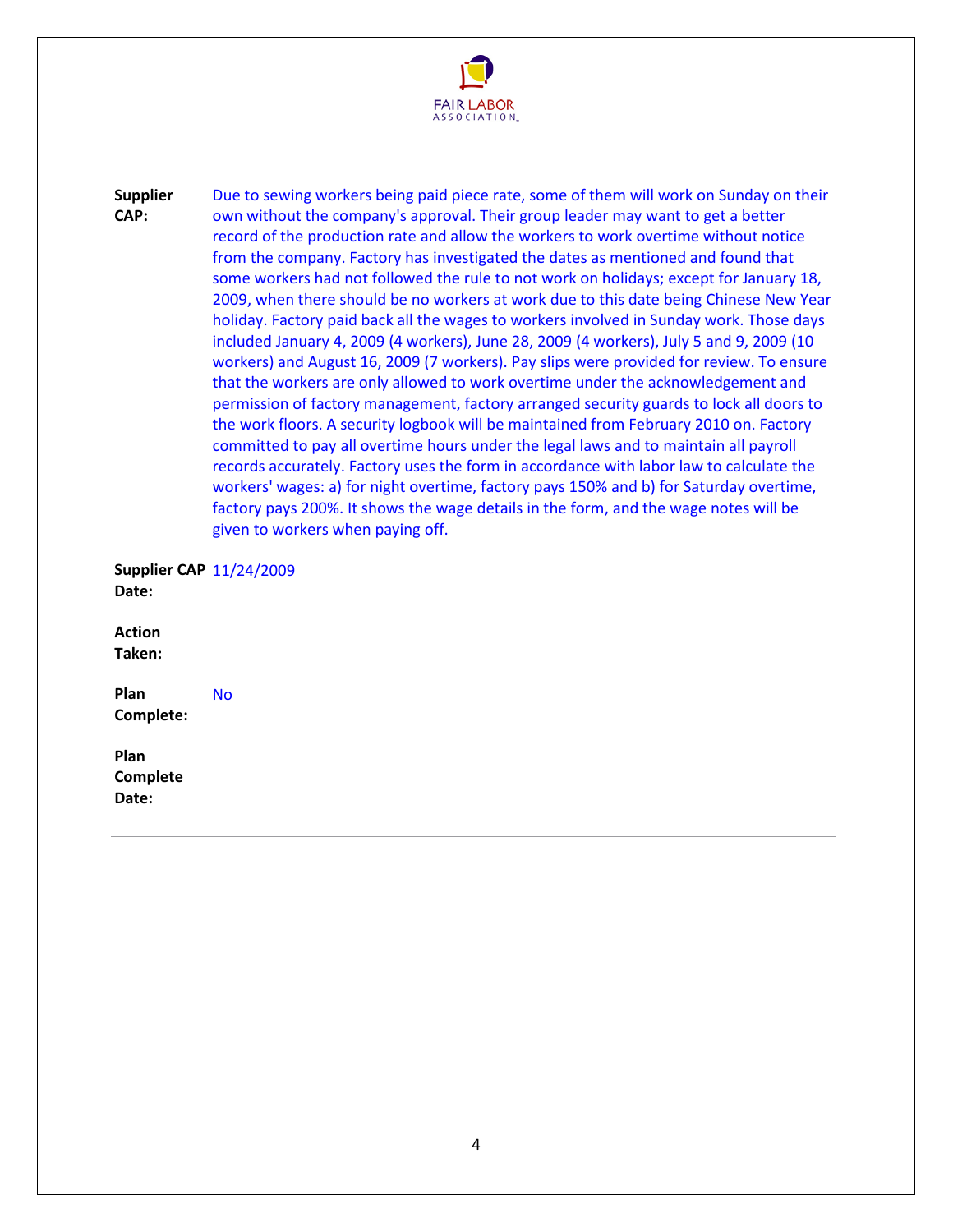

# **Wages, Benefits and Overtime Compensation: Deposit of Legally Mandated Deductions**

WBOT.13 All legally mandated deductions for taxes, social insurance, or other purposes shall be deposited each pay period in the legally defined account or transmitted to the legally defined agency. This includes any lawful garnishments for back taxes, etc. The employer shall not hold over any of these funds from one pay period to the other unless the law specifies that deposits are to be made less frequently than pay periods (e.g., monthly deposits, weekly pay). If the law does not specify, then deposits shall be made before the next pay period in all cases. (S)

#### **Noncompliance**

**Explanation:** Insufficient social insurance coverage was provided to employees. As per July 2009's social insurance contribution record, it was noted that the factory had provided workrelated injury insurance to all 240 employees, but only 142 out of 240 with medical insurance and 130 out of 240 with pension and unemployment insurance. There was no maternity insurance provided to employees. Factory obtained the social insurance waiver from local social insurance bureau.

(Article 73 of the Labor Law of the People's Republic of China)

**Plan Of Action:**  During the conversation with factory manager and their HK vendor, it was noted that the factory agreed to gradually increase the social insurance coverage to meet the law requirements. PCs will keep following up with the progress of the coverage increases.

**Deadline**  12/31/2011

**Date:** 

**Supplier CAP:**  For the social insurance, factory has tried its best to carry out in accordance with national law and local authority rules, and has related approved documents for reference. Factory is going to buy social insurance for 5 workers each month until all workers have social insurance. For maternity insurance, local authority hasn't stipulated to buy it, so factory can't buy it at present. Factory will buy it when it is available to them. Due to the new social insurance law imposed in January 1, 2010 in China, the factory workers seem to not be willing to contribute to the pension. Factory will arrange officials from Social Insurance Bureau or local government to deliver training to workers about the new law in the middle of February 2010. Questionnaires will be distributed to workers about their willingness to contribute to the new pension arrangement. Factory will take further actions after collecting the questionnaires from workers. Factory is willing to contribute their part of pension to comply with the legal requirements.

**Supplier CAP**  11/24/2009**Date:**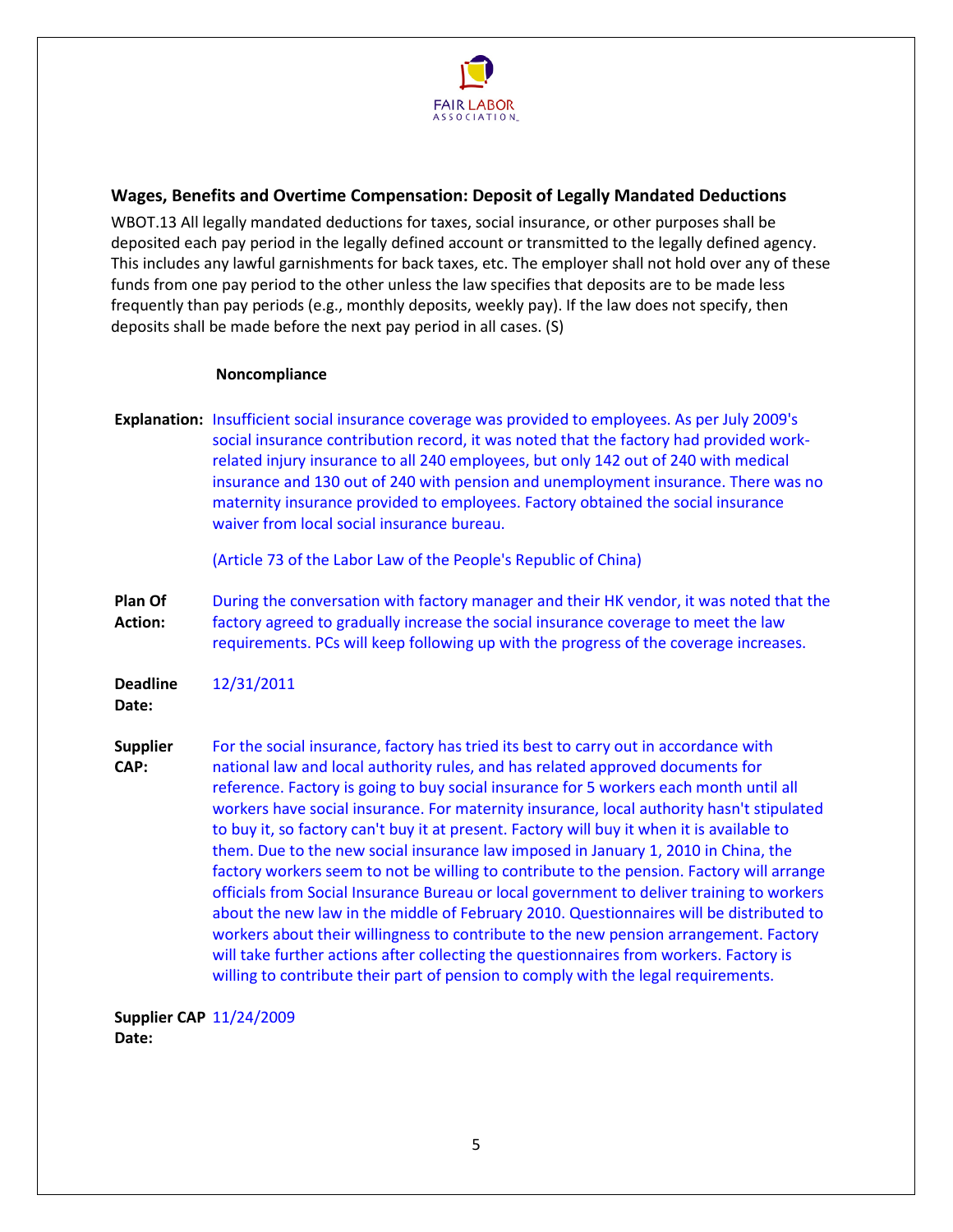

**Action Taken:** 

**Plan Complete:**  No

**Plan Complete Date:** 

# <span id="page-5-0"></span>**Wages, Benefits and Overtime Compensation: General Compliance Wages, Benefits and Overtime Compensation**

WBOT.1 Employers shall comply with all local laws, regulations and procedures concerning the payment of wages and benefits, including overtime compensation. In any case where laws and the FLA Code are contradictory, the standard that provides the greatest protection for workers shall apply. Where provisions are lacking, employers shall take measures to reasonably accommodate matters concerning the payments of wages and benefits, including overtime compensation. (S)

# **Noncompliance**

**Explanation:** Due to the inconsistencies noted between the time and payment records provided, along with other information and records obtained during the audit, auditors were unable to accurately verify workers' actual working hours, wages, overtime compensation and benefits status at the facility.

(Article 48, 44 of PRC Labor Law)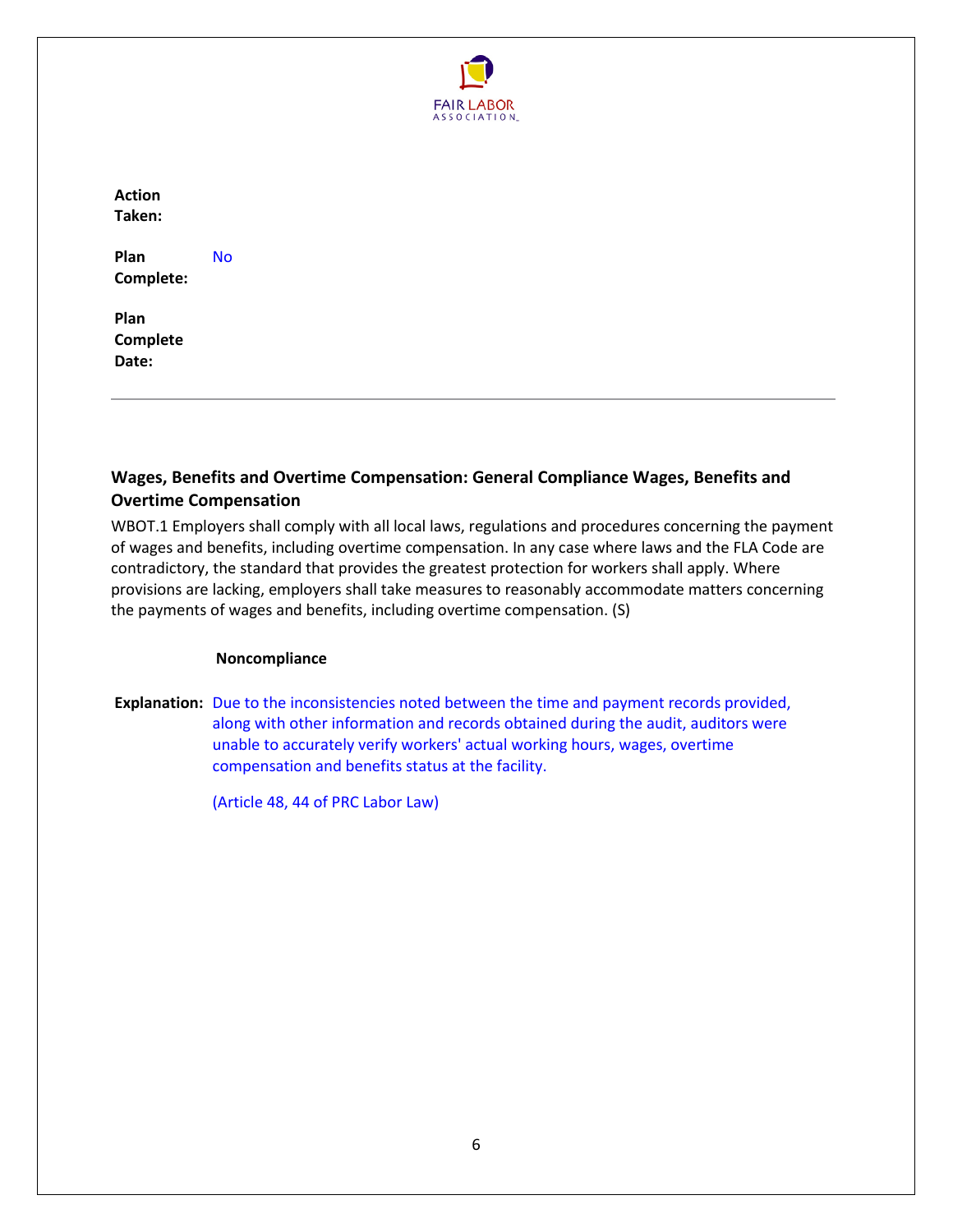

**Plan Of Action:**  A conference call was held between representatives from both PCs (HBI and EBI) on October 5 to understand the audit findings and to discuss the plan for factory action. A discussion with factory manager was held on October 19 with HBI and EBI over the phone. The inconsistent record keeping issue was highly addressed to the factory and the consequences of falsified records were emphasized. Factory Manager appears to be aware of the seriousness. Both PCs received the first draft reply from factory on October 29, which looks too simple and lacks commitment. Representative from factory's HK vendor was invited for a face-to-face meeting. The seriousness of inconsistent record keeping was emphasized again. The vendor admitted that some workers from two production lines worked on those Sundays and committed to compensate those working hours correctly. A finalized factory CAP was received on November 20. Both PCs reviewed and agreed to have a first follow-up visit around December 2009 or January 2010 to rectify the compliance of working hours, payment and benefits. The next followup visit was planned in the next 3 to 4 months after the first visit. PC will keep following up with factory about the supporting documents.

#### **Deadline**  12/31/2010

# **Date:**

**Supplier CAP:**  Due to sewing workers being paid piece rate, some of them will work on Sunday on their own without the company's approval. Their group leader may want to get a better record of the production rate and allow the workers to work overtime without notice from the company. Factory has investigated the dates as mentioned and found that some workers had not followed the rule to not work on holidays; except for January 18, 2009, when there should be no workers at work due to this date being Chinese New Year holiday. Factory paid back all the wages to workers involved in Sunday work. Those days included January 4, 2009 (4 workers), June 28, 2009 (4 workers), July 5 and 9, 2009 (10 workers) and August 16, 2009 (7 workers). Pay slips were provided for review. To ensure that the workers are only allowed to work overtime under the acknowledgement and permission of factory management, factory arranged security guards to lock all doors to the work floors. A security logbook will be maintained from February 2010 on. Factory committed to pay all overtime hours under the legal laws and to maintain all payroll records accurately. Factory uses the form in accordance with labor law to calculate the workers' wages: a) for night overtime, factory pays 150% and b) for Saturday overtime, factory pays 200%. It shows the wage details in the form, and the wage notes will be given to workers when paying off.

**Supplier CAP**  11/24/2009 **Date:** 

**Action Taken:**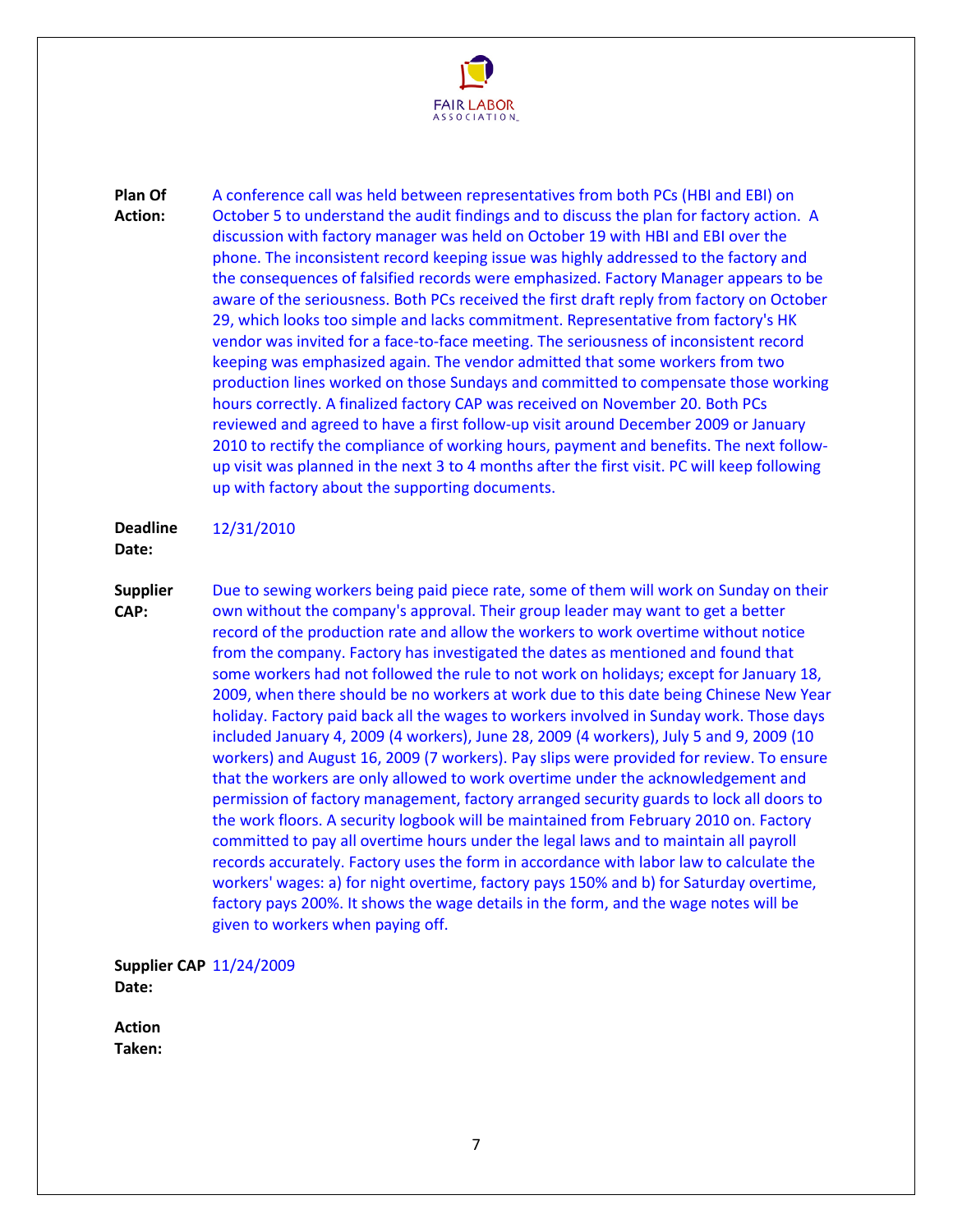

**Plan Complete:**  No

**Plan Complete Date:** 

# <span id="page-7-0"></span>**Wages, Benefits and Overtime Compensation: Minimum Wage**

WBOT.2 Employers shall pay workers at least the legal minimum wage or the prevailing industry wage, whichever is higher. (S)

#### **Noncompliance**

**Explanation:** Due to the inconsistencies noted between the time and payment records provided along with information obtained during the audit, auditors were unable to accurately verify workers' actual working hours, wages and benefits status at the facility.

(Article 48 of PRC Labor Law)

**Plan Of Action:**  A conference call was held between representatives from both PCs (HBI and EBI) on October 5 to understand the audit findings and to discuss the plan for factory action. A discussion with factory manager was held on October 19 with HBI and EBI over the phone. The inconsistent record keeping issue was highly addressed to the factory and the consequences of falsified records were emphasized. Factory Manager appears to be aware of the seriousness. Both PCs received the first draft reply from factory on October 29, which looks too simple and lacks commitment. Representative from factory's HK vendor was invited for a face-to-face meeting. The seriousness of inconsistent record keeping was emphasized again. The vendor admitted that some workers from two production lines worked on those Sundays and committed to compensate those working hours correctly. A finalized factory CAP was received on November 20. Both PCs reviewed and agreed to have a first follow-up visit around December 2009 or January 2010 to rectify the compliance of working hours, payment and benefits. The next followup visit was planned in the next 3 to 4 months after the first visit. PC will keep following up with factory about the supporting documents.

**Deadline**  12/31/2010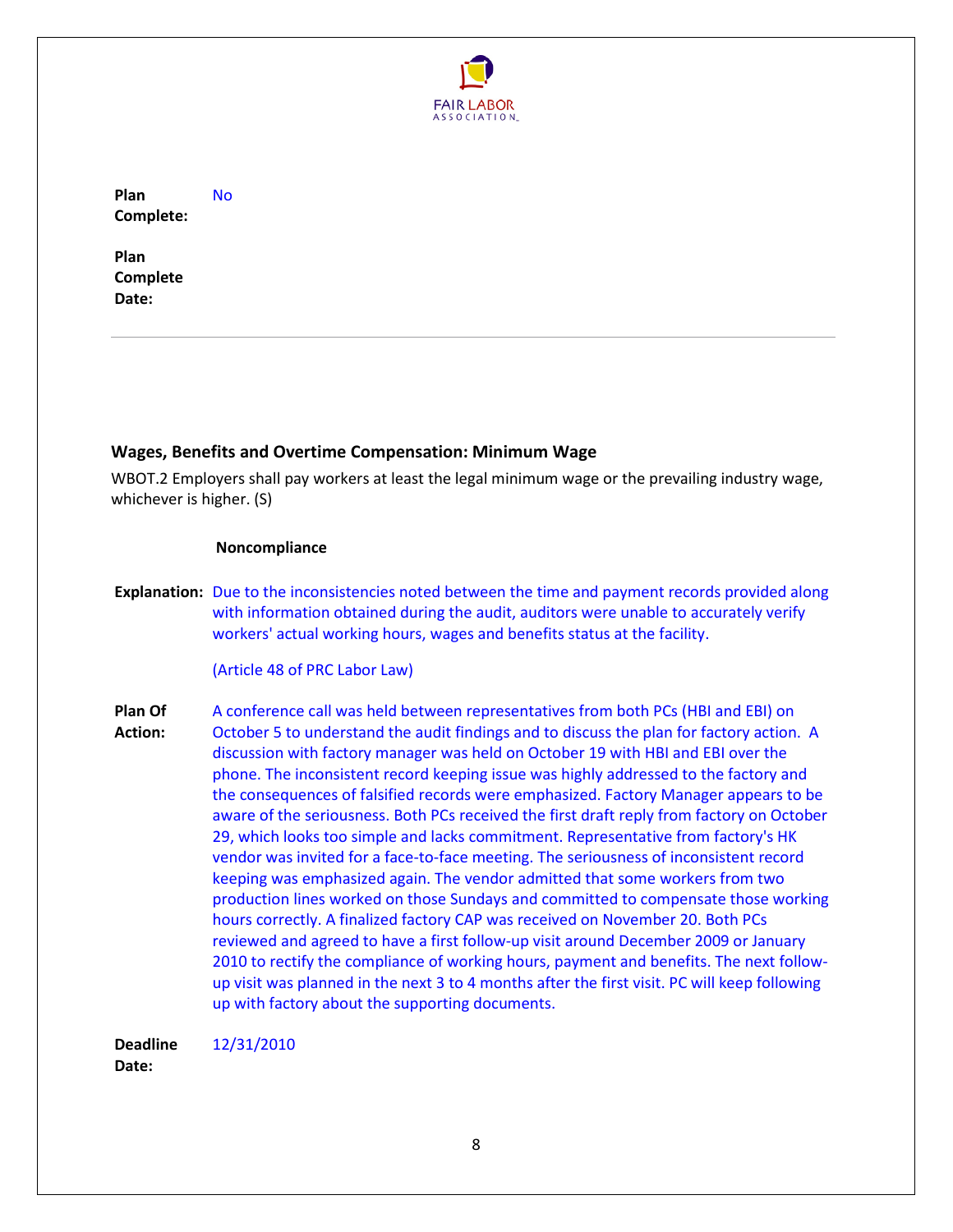

**Supplier CAP:**  Due to sewing workers being paid piece rate, some of them will work on Sunday on their own without the company's approval. Their group leader may want to get a better record of the production rate and allow the workers to work overtime without notice from the company. Factory has investigated the dates mentioned and found that some workers had not followed the rule to not work on holidays; except for January 18, 2009, when there should be no workers at work due to this date being Chinese New Year holiday. Factory paid back all the wages to workers involved in Sunday work. Those days included January 4, 2009 (4 workers), June 28, 2009 (4 workers), July 5 and 9, 2009 (10 workers) and August 16, 2009 (7 workers). Pay slips were provided for review. To ensure that the workers are only allowed to work overtime under the acknowledgement and permission of factory management, factory arranged security guards to lock all doors to the work floors. A security logbook will be maintained from February 2010 on. Factory committed to pay all overtime hours under legal law and to maintain all payroll records accurately. Factory uses the form in accordance with labor law to calculate the workers' wages: a) for night overtime, factory pays 150% and b) for Saturday overtime, factory pays 200%. It shows the wage details in the form, and the wage notes will be given to workers when paying off.

**Supplier CAP**  11/24/2009 **Date:** 

**Action Taken:** 

**Plan Complete:**  No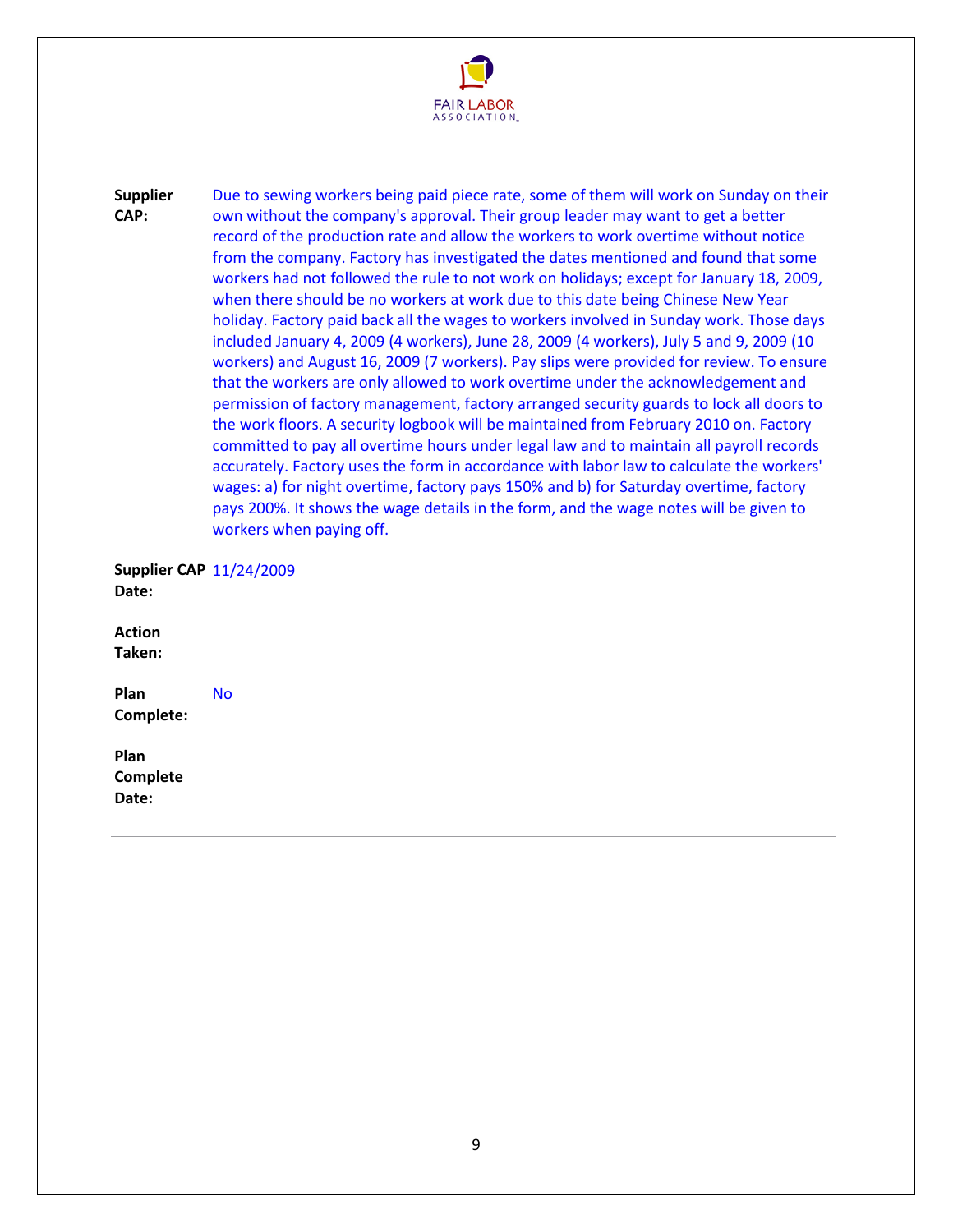

# <span id="page-9-0"></span>**Wages, Benefits and Overtime Compensation: Timely Payment of Wages**

WBOT.4 All wages, including overtime compensation shall be paid within legally defined time limits. When no time limits are defined by law, compensation shall be paid at least once a month. (S)

#### **Noncompliance**

|                                         | <b>Explanation:</b> The wages of resigned workers were not paid to workers on their last working day.                                                                                                                                                                                                                                       |
|-----------------------------------------|---------------------------------------------------------------------------------------------------------------------------------------------------------------------------------------------------------------------------------------------------------------------------------------------------------------------------------------------|
|                                         | (Article 35 of Regulations on Wage Payment of [Province name] Province, PRC)                                                                                                                                                                                                                                                                |
| Plan Of<br><b>Action:</b>               | During the conversation with factory manager and their HK vendor, it was noted that<br>factory can only issue payment on the next day of workers' resignation, due to the piece<br>rate calculation time required from the accounting department. PCs will verify the<br>situation in follow-up visit.                                      |
| <b>Deadline</b><br>Date:                | 01/31/2010                                                                                                                                                                                                                                                                                                                                  |
| <b>Supplier</b><br>CAP:                 | Wages are calculated based on piece rate; therefore, record cannot be updated on the<br>same day of the workers' leave. Due to this delay, factory can only pay workers on the<br>next day. Factory has improved the wage payment system for off-duty workers and will<br>pay off all wages timely for workers when they leave the factory. |
| <b>Supplier CAP 11/20/2009</b><br>Date: |                                                                                                                                                                                                                                                                                                                                             |
| <b>Action</b><br>Taken:                 |                                                                                                                                                                                                                                                                                                                                             |
| Plan<br>Complete:                       | <b>No</b>                                                                                                                                                                                                                                                                                                                                   |
| Plan<br>Complete<br>Date:               |                                                                                                                                                                                                                                                                                                                                             |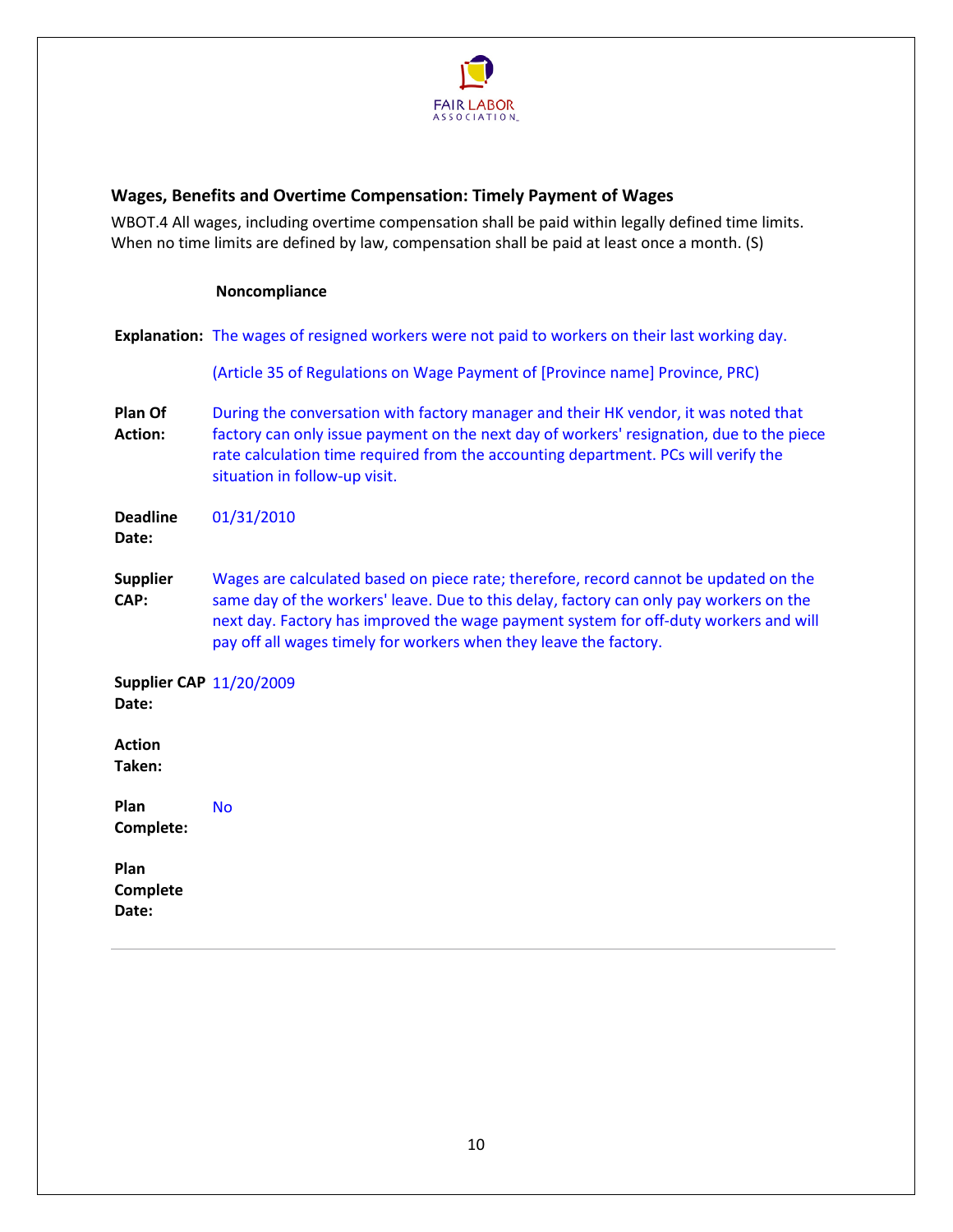

# <span id="page-10-0"></span>**Wages, Benefits and Overtime Compensation: Payment for All Hours Worked**

WBOT.7 Workers shall be paid for all hours worked in a workweek. Calculation of hours worked must include all time that the employer allows or requires the worker to work. (S)

#### **Noncompliance**

**Explanation:** Due to the inconsistencies noted between the time and payment records provided along with other information obtained during the audit, auditors were unable to accurately verify workers' actual working hours, wages and benefits status at the facility.

(Article 48,44 of PRC Labor Law)

**Plan Of Action:**  A conference call was held between representatives from both PCs (HBI and EBI) on October 5 to understand the audit findings and to discuss the plan for factory action. A discussion with factory manager was held on October 19 with HBI and EBI over the phone. The inconsistent record keeping issue was highly addressed to the factory and the consequences of falsified records were emphasized. Factory Manager appears to be aware of the seriousness. Both PCs received the first draft reply from factory on October 29, which looks too simple and lacks commitment. Representative from factory's HK vendor was invited for a face-to-face meeting. The seriousness of inconsistent record keeping was emphasized again. The vendor admitted that some workers from two production lines worked on those Sundays and committed to compensate those working hours correctly. A finalized factory CAP was received on November 20. Both PCs reviewed and agreed to have a first follow-up visit around December 2009 or January 2010 to rectify the compliance of working hours, payment and benefits. The next followup visit was planned in the next 3 to 4 months after the first visit. PC will keep following up with factory about the supporting documents.

**Deadline**  12/31/2010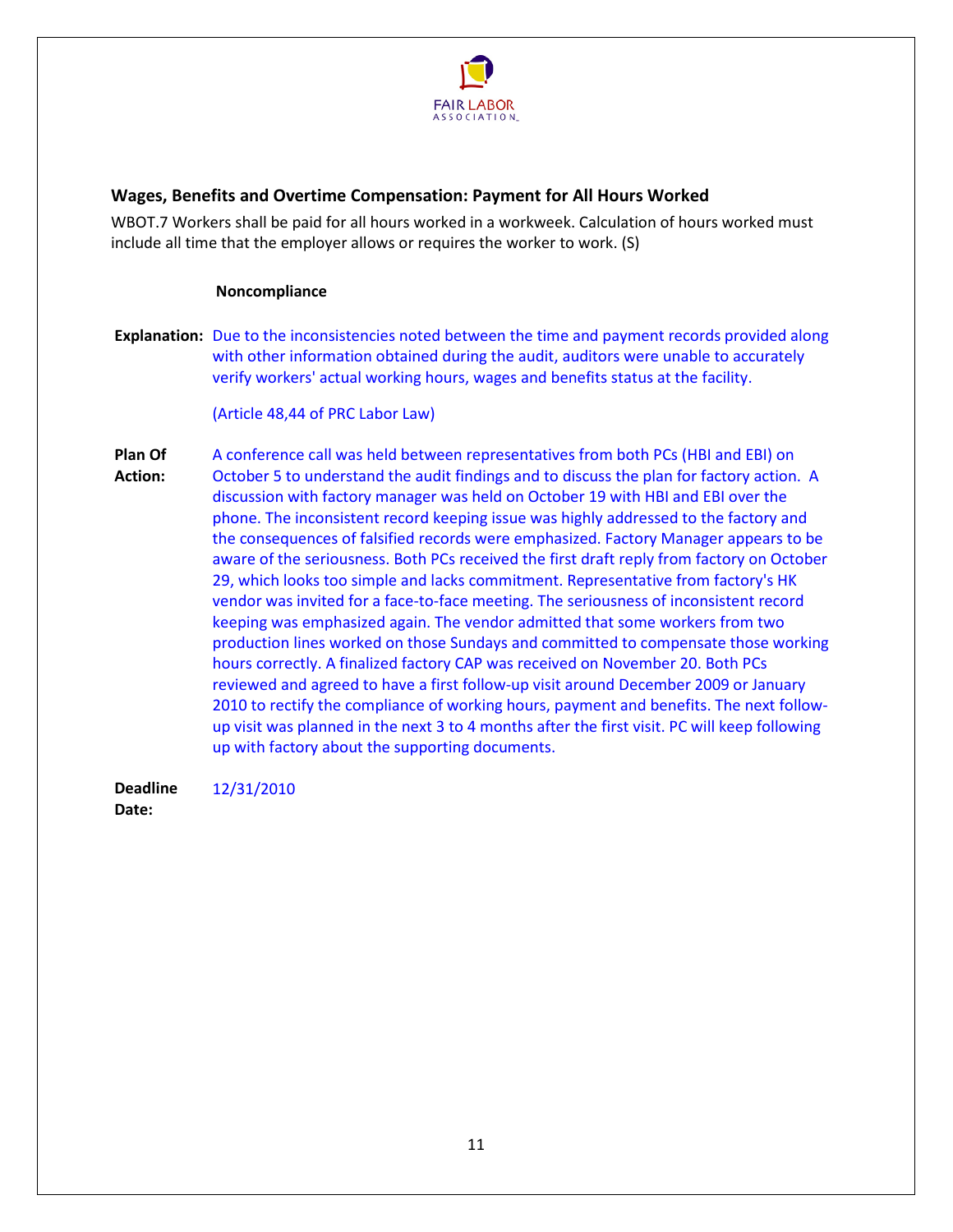

**Supplier CAP:**  Due to sewing workers being paid piece rate, some of them will work on Sunday on their own without the company's approval. Their group leader may want to get a better record of the production rate and allow the workers to work overtime without notice from the company. Factory has investigated the dates mentioned and found that some workers had not followed the rule to not work on holidays; except for January 18, 2009, when there should be no workers at work due to this date being Chinese New Year holiday. Factory paid back all the wages to workers involved in Sunday work. Those days included January 4, 2009 (4 workers), June 28, 2009 (4 workers), July 5 and 9, 2009 (10 workers) and August 16, 2009 (7 workers). Pay slips were provided for review. To ensure that the workers are only allowed to work overtime under the acknowledgement and permission of factory management, factory arranged security guards to lock all doors to the work floors. A security logbook will be maintained from February 2010 on. Factory committed to pay all overtime hours under the legal laws and to maintain all payroll records accurately. Factory uses the form in accordance with labor law to calculate the workers' wages: a) for night overtime, factory pays 150% and b) for Saturday overtime, factory pays 200%. It shows the wage details in the form, and the wage notes will be given to workers when paying off.

**Supplier CAP**  11/24/2009 **Date:** 

**Action Taken:** 

**Plan Complete:**  No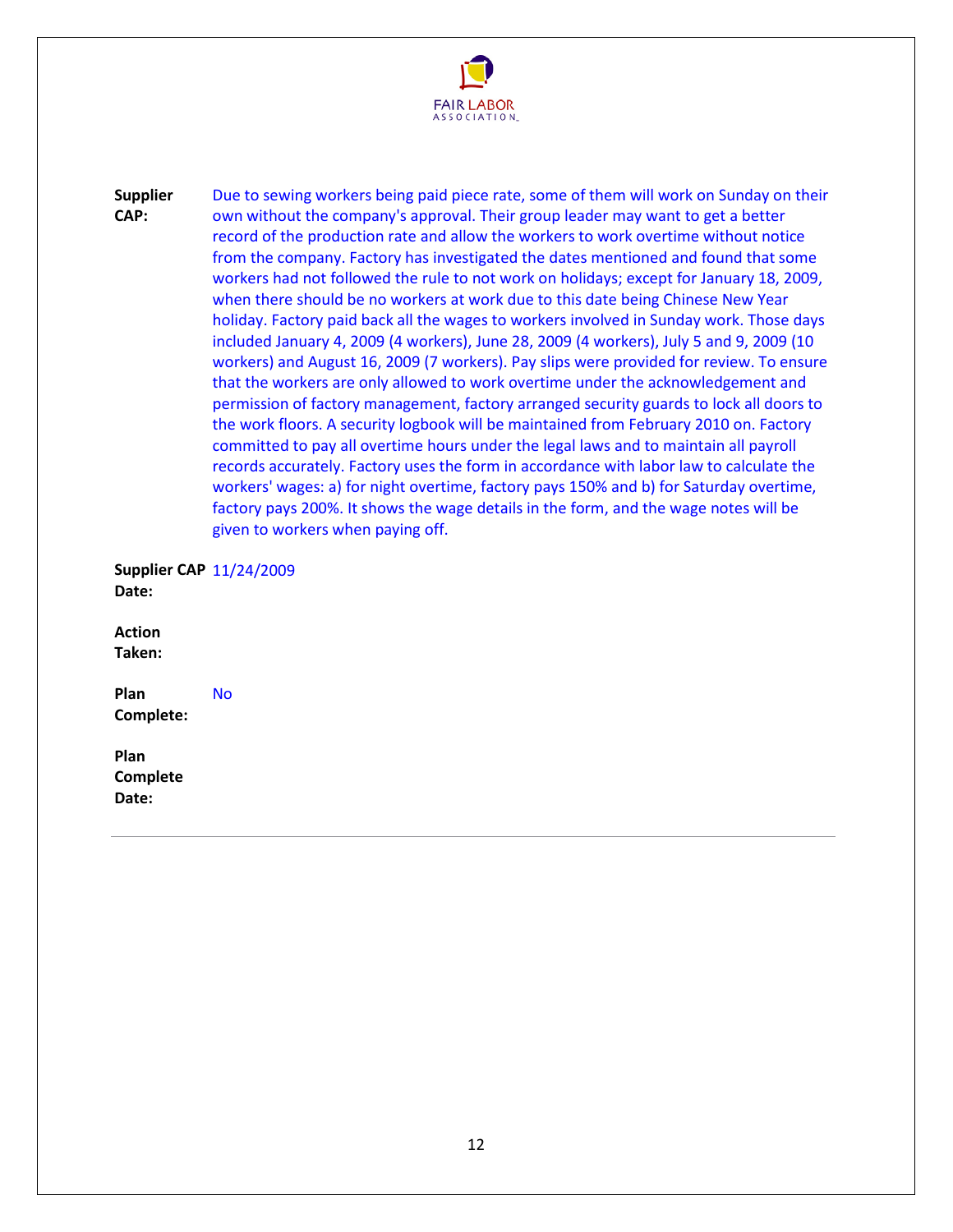

# <span id="page-12-0"></span>**Wages, Benefits and Overtime Compensation: Calculation Basis for Overtime Payments**

WBOT.8 Employers shall compensate workers for all hours worked. For workers on a piece rate payment scheme or any other incentive scheme, payments for overtime hours worked shall be calculated by applying the premium rate required by law or this Code on the same payment scheme as is used for calculating wages for normal working hours, unless the payment scheme used leads to higher wages for workers. (S)

#### **Noncompliance**

**Explanation:** Due to the inconsistencies noted between the time and payment records provided along with other information obtained during the audit, auditors were unable to accurately verify workers' actual working hours, wages and benefits status at the facility.

(Article 38, 41 & 44 of PRC Labor Law)

**Plan Of Action:**  A conference call was held between representatives from both PCs (HBI and EBI) on October 5 to understand the audit findings and to discuss the plan for factory action. A discussion with factory manager was held on October 19 with HBI and EBI over the phone. The inconsistent record keeping issue was highly addressed to the factory and the consequences of falsified records were emphasized. Factory Manager appears to be aware of the seriousness. Both PCs received the first draft reply from factory on October 29, which looks too simple and lacks commitment. Representative from factory's HK vendor was invited for a face-to-face meeting. The seriousness of inconsistent record keeping was emphasized again. The vendor admitted that some workers from two production lines worked on those Sundays and committed to compensate those working hours correctly. A finalized factory CAP was received on November 20. Both PCs reviewed and agreed to have a first follow-up visit around December 2009 or January 2010 to rectify the compliance of working hours, payment and benefits. The next followup visit was planned in the next 3 to 4 months after the first visit. PC will keep following up with factory about the supporting documents.

**Deadline**  12/31/2010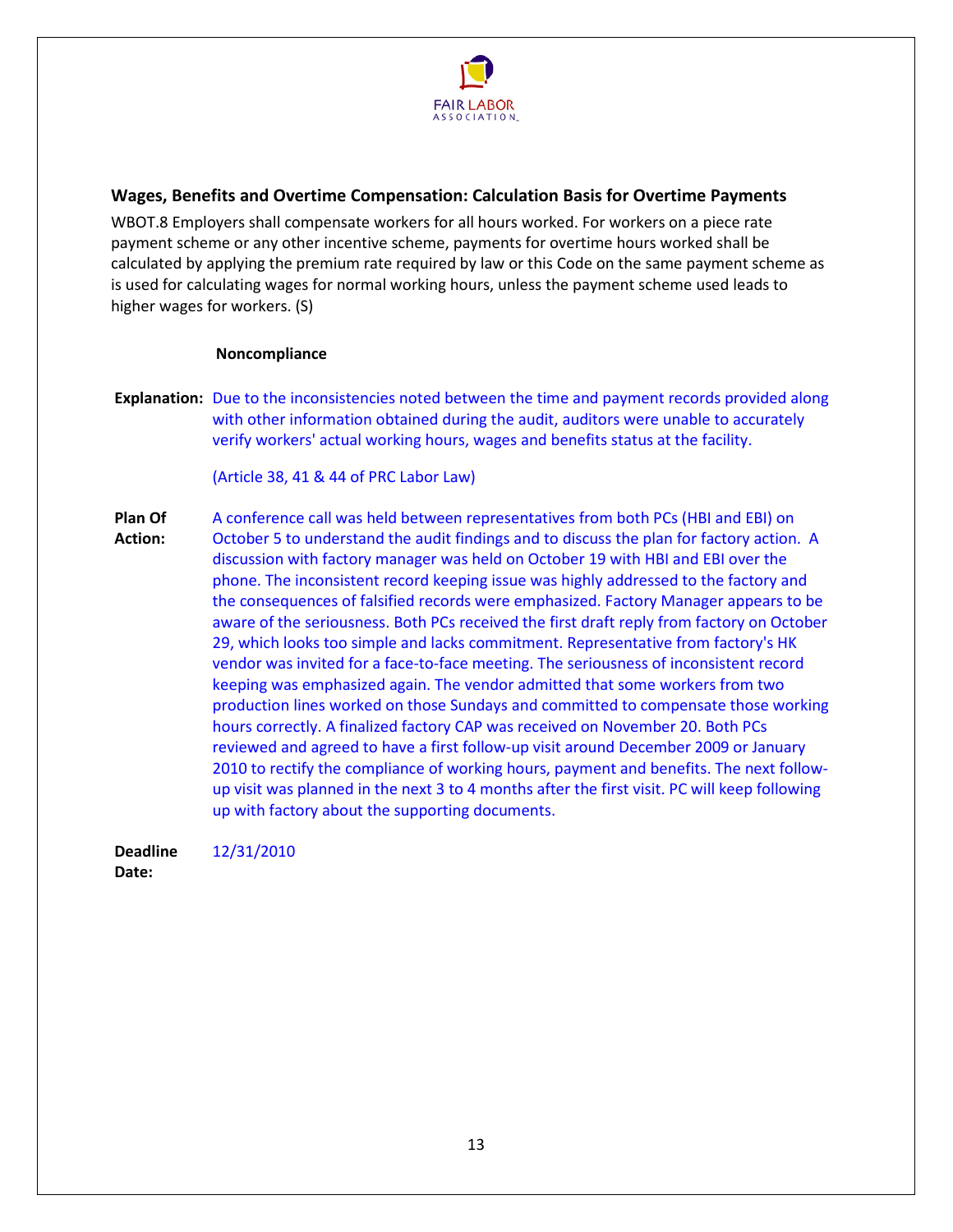

**Supplier CAP:**  Due to sewing workers being paid piece rate, some of them will work on Sunday on their own without the company's approval. Their group leader may want to get a better record of the production rate and allow the workers to work overtime without notice from the company. Factory has investigated the dates mentioned and found that some workers had not followed the rule to not work on holidays; except for January 18, 2009, when there should be no workers at work due to this date being Chinese New Year holiday. Factory paid back all the wages to workers involved in Sunday work. Those days included January 4, 2009 (4 workers), June 28, 2009 (4 workers), July 5 and 9, 2009 (10 workers) and August 16, 2009 (7 workers). Pay slips were provided for review. To ensure that the workers are only allowed to work overtime under the acknowledgement and permission of factory management, factory arranged security guards to lock all doors to the work floors. A security logbook will be maintained from February 2010 on. Factory committed to pay all overtime hours under the legal laws and to maintain all payroll records accurately. Factory uses the form in accordance with labor law to calculate the workers' wages: a) for night overtime, factory pays 150% and b) for Saturday overtime, factory pays 200%. It shows the wage details in the form, and the wage notes will be given to workers when paying off.

**Supplier CAP**  11/24/2009 **Date:** 

**Action Taken:** 

**Plan Complete:**  No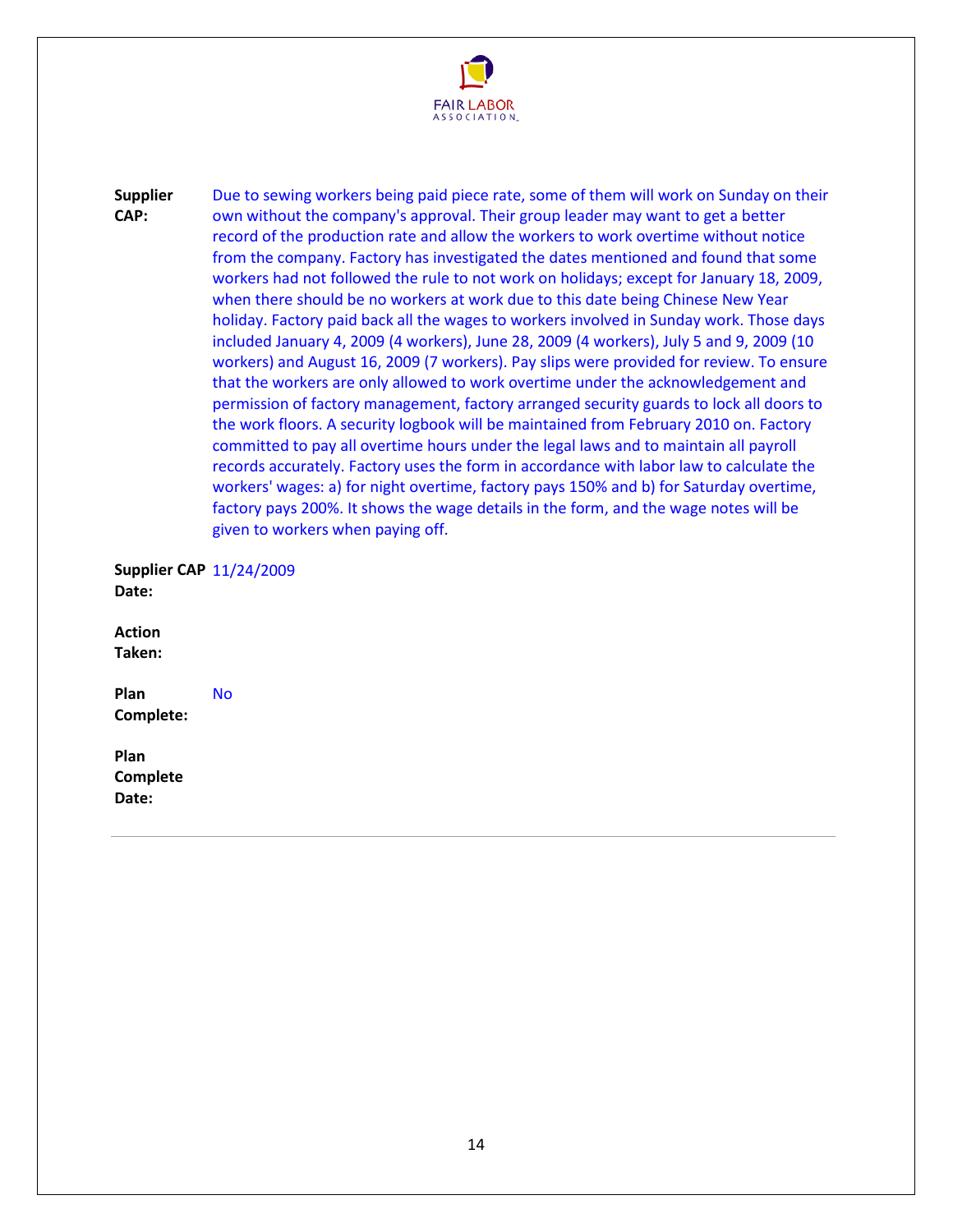

# <span id="page-14-0"></span>**Wages, Benefits and Overtime Compensation: Premium/Overtime Compensation**

WBOT.10 The factory shall comply with all applicable laws, regulations and procedures governing the payment of premium rates for work on holidays, rest days, and overtime. (S)

#### **Noncompliance**

**Explanation:** Due to the inconsistencies noted between the time and payment records provided along with other information obtained during the audit, auditors were unable to accurately verify workers' actual working hours, wages and benefits status at the facility.

(Article 44, 48 of PRC Labor Law)

**Plan Of Action:**  A conference call was held between representatives from both PCs (HBI and EBI) on October 5 to understand the audit findings and to discuss the plan for factory action. A discussion with factory manager was held on October 19 with HBI and EBI over the phone. The inconsistent record keeping issue was highly addressed to the factory and the consequences of falsified records were emphasized. Factory Manager appears to be aware of the seriousness. Both PCs received the first draft reply from factory on October 29, which looks too simple and lacks commitment. Representative from factory's HK vendor was invited for a face-to-face meeting. The seriousness of inconsistent record keeping was emphasized again. The vendor admitted that some workers from two production lines worked on those Sundays and committed to compensate those working hours correctly. A finalized factory CAP was received on November 20. Both PCs reviewed and agreed to have a first follow-up visit around December 2009 or January 2010 to rectify the compliance of working hours, payment and benefits. The next followup visit was planned in the next 3 to 4 months after the first visit. PC will keep following up with factory about the supporting documents.

**Deadline**  12/31/2010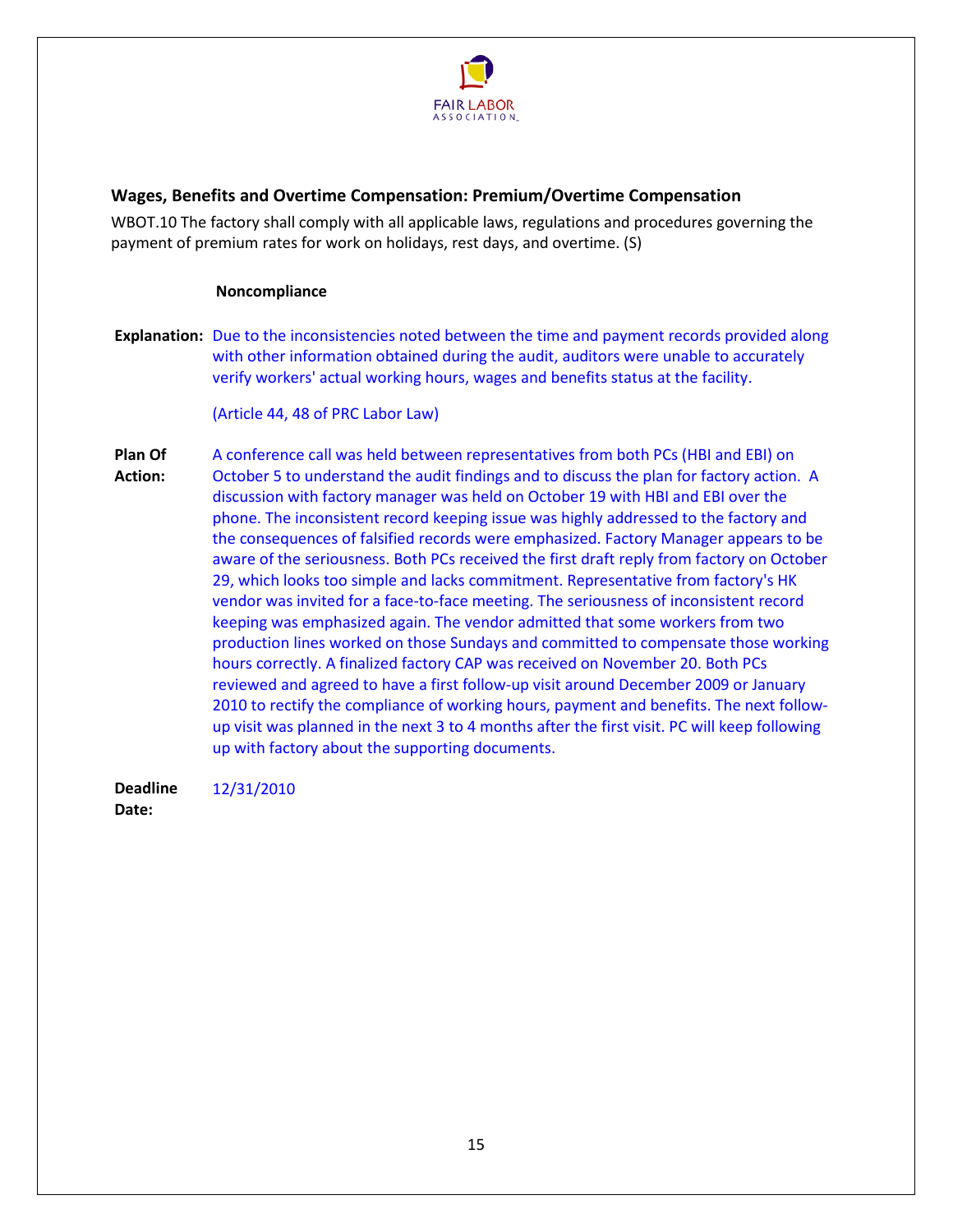

**Supplier CAP:**  Due to sewing workers being paid piece rate, some of them will work on Sunday on their own without the company's approval. Their group leader may want to get a better record of the production rate and allow the workers to work overtime without notice from the company. Factory has investigated the dates as mentioned and found that some workers had not followed the rule to not work on holidays; except for January 18, 2009, when there should be no workers at work due to this date being Chinese New Year holiday. Factory paid back all the wages to workers involved in Sunday work. Those days included January 4, 2009 (4 workers), June 28, 2009 (4 workers), July 5 and 9, 2009 (10 workers) and August 16, 2009 (7 workers). Pay slips were provided for review. To ensure that the workers are only allowed to work overtime under the acknowledgement and permission of factory management, factory arranged security guards to lock all doors to the work floors. A security logbook will be maintained from February 2010 on. Factory committed to pay all overtime hours under the legal laws and to maintain all payroll records accurately. Factory uses the form in accordance with labor law to calculate the workers' wages: a) for night overtime, factory pays 150% and b) for Saturday overtime, factory pays 200%. It shows the wage details in the form, and the wage notes will be given to workers when paying off.

**Supplier CAP**  11/24/2009 **Date:** 

**Action Taken:** 

**Plan Complete:**  No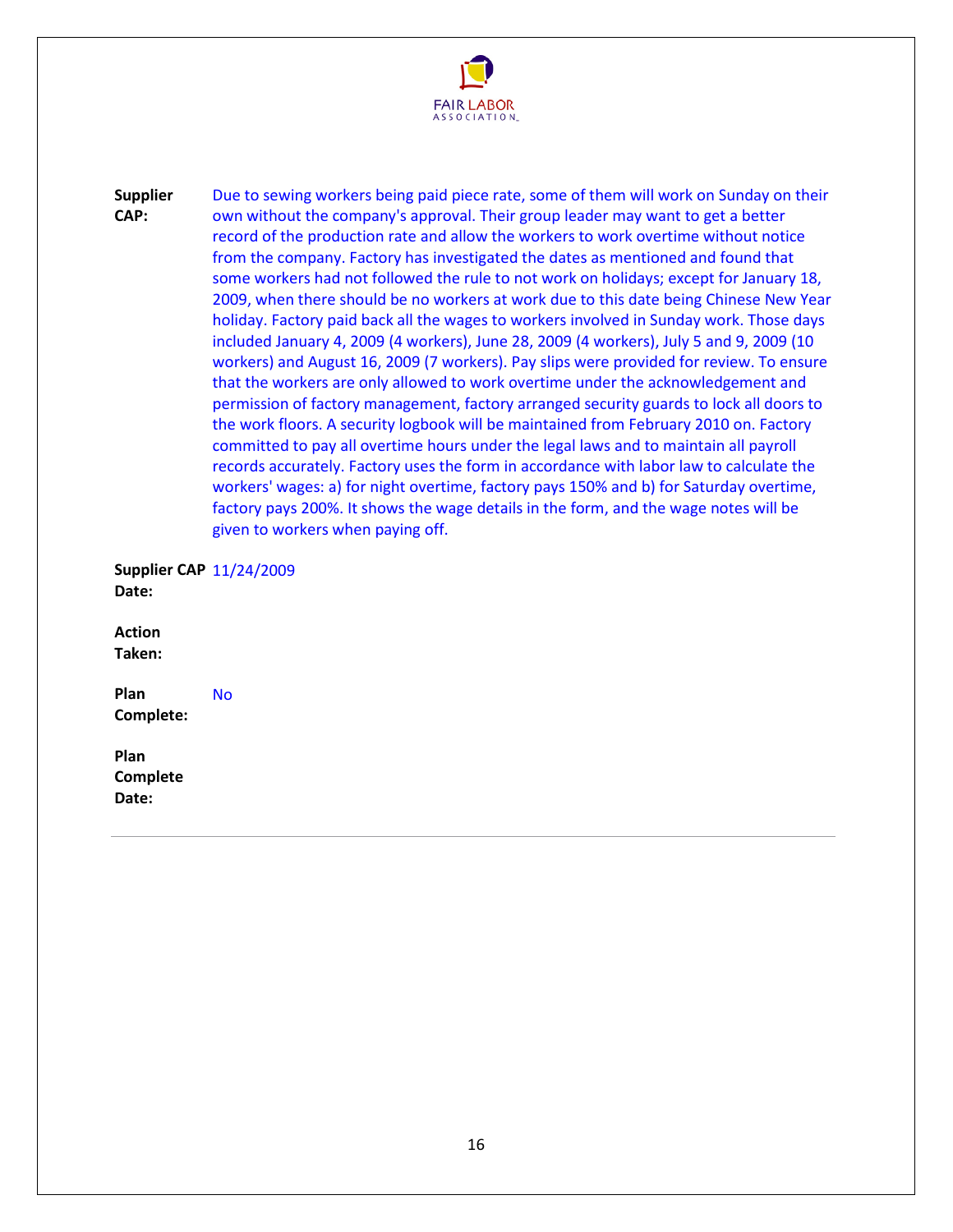

# <span id="page-16-0"></span>**Wages, Benefits and Overtime Compensation: Accurate Calculation and Recording of Wage Compensation**

WBOT.17 All payments to workers, including hourly wages, piecework, benefits, bonuses, and other incentives shall be calculated and recorded accurately. (S)

#### **Noncompliance**

- **Explanation:** Due to the inconsistencies noted between the time and payment records provided along with other information obtained during the audit, auditors were unable to accurately verify workers' actual working hours, wages and benefits status at the facility.
- **Plan Of Action:**  A conference call was held between representatives from both PCs (HBI and EBI) on October 5 to understand the audit findings and to discuss the plan for factory action. A discussion with factory manager was held on October 19 with HBI and EBI over the phone. The inconsistent record keeping issue was highly addressed to the factory and the consequences of falsified records were emphasized. Factory Manager appears to be aware of the seriousness. Both PCs received the first draft reply from factory on October 29, which looks too simple and lacks commitment. Representative from factory's HK vendor was invited for a face-to-face meeting. The seriousness of inconsistent record keeping was emphasized again. The vendor admitted that some workers from two production lines worked on those Sundays and committed to compensate those working hours correctly. A finalized factory CAP was received on November 20. Both PCs reviewed and agreed to have a first follow-up visit around December 2009 or January 2010 to rectify the compliance of working hours, payment and benefits. The next followup visit was planned in the next 3 to 4 months after the first visit. PC will keep following up with factory about the supporting documents.

**Deadline**  12/31/2010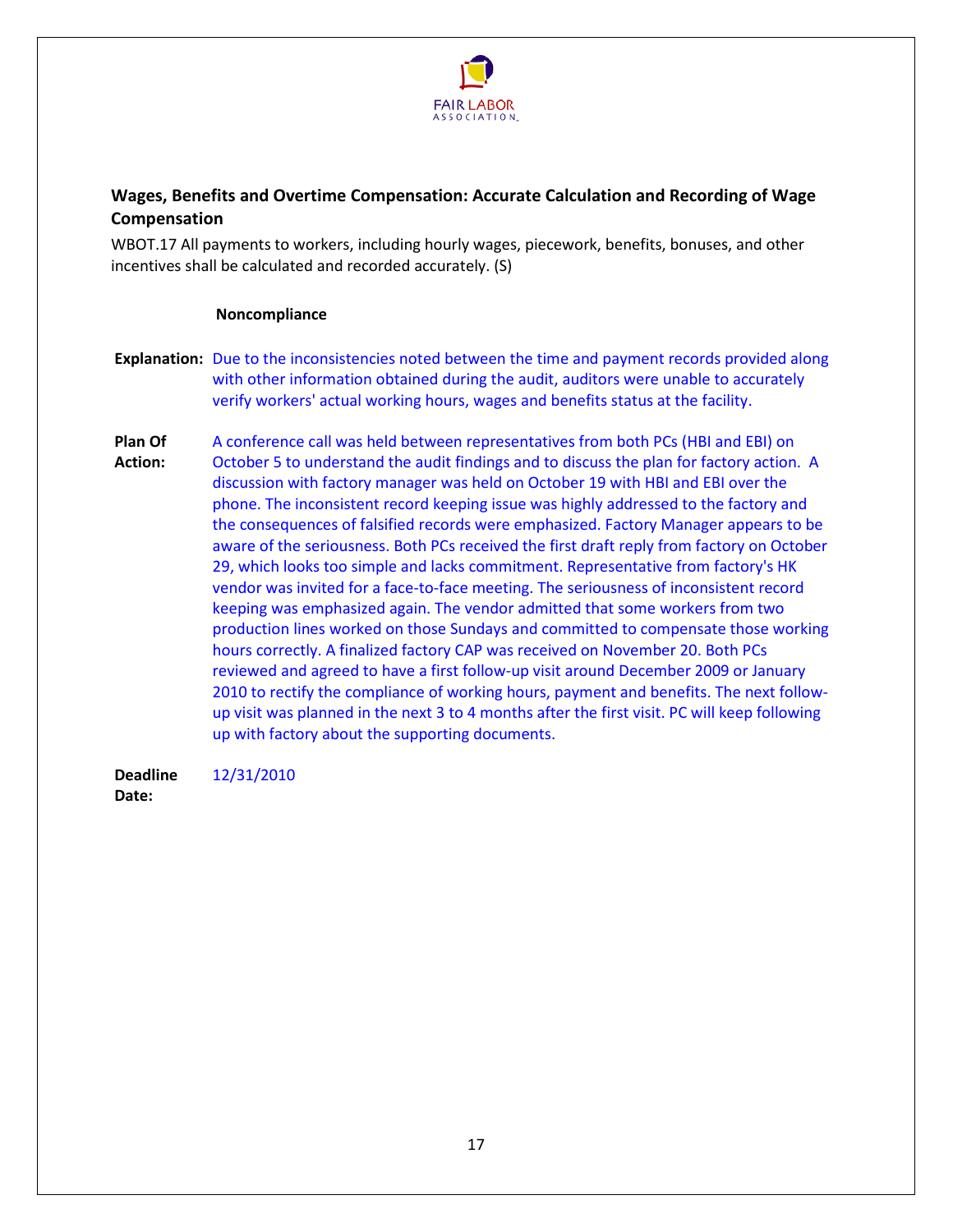

**Supplier CAP:**  Due to sewing workers being paid piece rate, some of them will work on Sunday on their own without the company's approval. Their group leader may want to get a better record of the production rate and allow the workers to work overtime without notice from the company. Factory has investigated the dates as mentioned and found that some workers had not followed the rule to not work on holidays; except for January 18, 2009, when there should be no workers at work due to this date being Chinese New Year holiday. Factory paid back all the wages to workers involved in Sunday work. Those days included January 4, 2009 (4 workers), June 28, 2009 (4 workers), July 5 and 9, 2009 (10 workers) and August 16, 2009 (7 workers). Pay slips were provided for review. To ensure that the workers are only allowed to work overtime under the acknowledgement and permission of factory management, factory arranged security guards to lock all doors to the work floors. A security logbook will be maintained from February 2010 on. Factory committed to pay all overtime hours under the legal laws and to maintain all payroll records accurately. Factory uses the form in accordance with labor law to calculate the workers' wages: a) for night overtime, factory pays 150% and b) for Saturday overtime, factory pays 200%. It shows the wage details in the form, and the wage notes will be given to workers when paying off.

**Supplier CAP**  11/24/2009 **Date:** 

**Action Taken:** 

**Plan Complete:**  No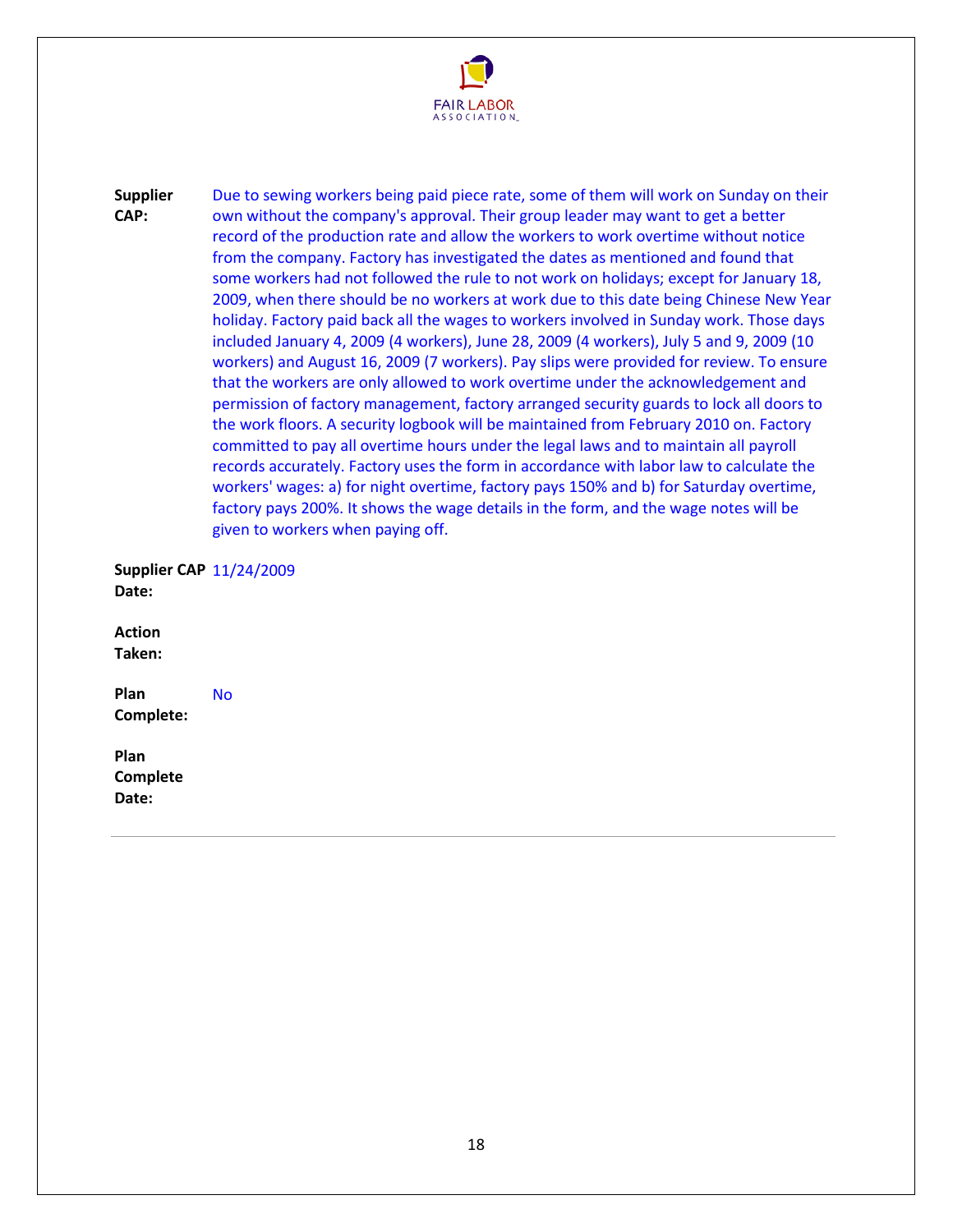

# <span id="page-18-0"></span>**Wages, Benefits and Overtime Compensation: False Payroll Records**

WBOT.19 Employers shall not use hidden or multiple payroll records in order to hide overtime, to falsely demonstrate hourly wages, or for any other fraudulent reason. Payroll records maintained shall be authentic and accurate. (P)

#### **Noncompliance**

**Explanation:** Based on the review of the payment records provided, it was noted that only sewing workers were paid by piece rate and other workers were paid by hourly rate. It was reported that workers were paid through bank transfer. Based on the corresponding time and payment records provided, no worker was paid below the local minimum wage of 770 RMB per month and overtime hours were paid at 150% of normal rate and 200% of normal rate for the night overtime and rest day overtime, respectively. The working hours showed on the payment records perfectly matched with the time records provided. However, it was noted that some night overtime hours and overtime on Sundays was not properly recorded on the time and payment record provided. Hence, it was noted that time and payment records provided were unreliable and did not accurately reflect workers' actual working hours, wages and benefits status at the facility.

(Article 38, 41, 48, 44 of PRC Labor Law)

**Plan Of Action:**  A conference call was held between representatives from both PCs (HBI and EBI) on October 5 to understand the audit findings and to discuss the plan for factory action. A discussion with factory manager was held on October 19 with HBI and EBI over the phone. The inconsistent record keeping issue was highly addressed to the factory and the consequences of falsified records were emphasized. Factory Manager appears to be aware of the seriousness. Both PCs received the first draft reply from factory on October 29, which looks too simple and lacks commitment. Representative from factory's HK vendor was invited for a face-to-face meeting. The seriousness of inconsistent record keeping was emphasized again. The vendor admitted that some workers from two production lines worked on those Sundays and committed to compensate those working hours correctly. A finalized factory CAP was received on November 20. Both PCs reviewed and agreed to have a first follow-up visit around December 2009 or January 2010 to rectify the compliance of working hours, payment and benefits. The next followup visit was planned in the next 3 to 4 months after the first visit. According to the provided document, the factory seems to comply with the local law and paying 150%, 200% and 300%. PC will keep following up with factory about the supporting documents.

**Deadline**  12/31/2010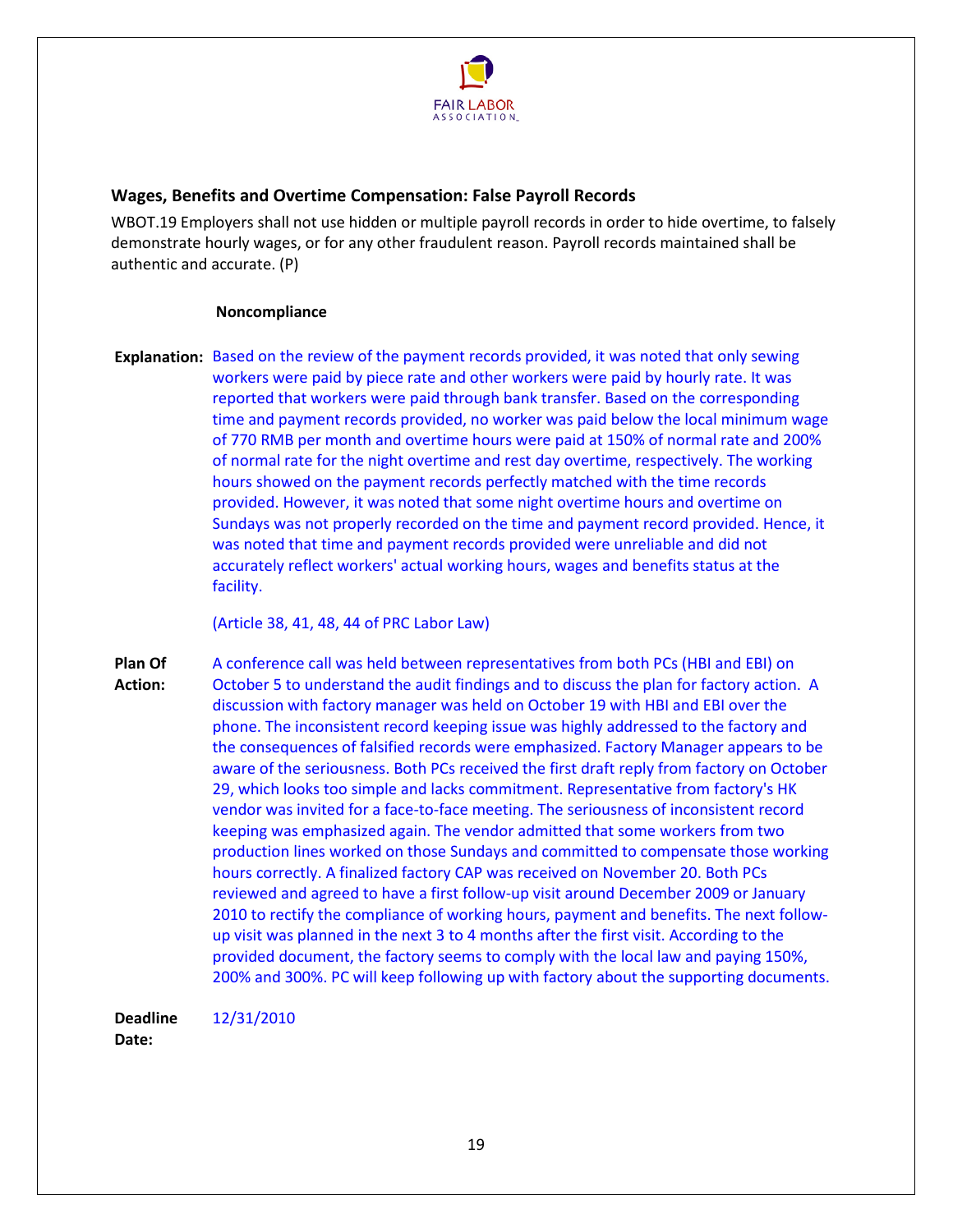

**Supplier CAP:**  Due to sewing workers being paid piece rate, some of them will work on Sunday on their own without the company's approval. Their group leader may want to get a better record of the production rate and allow the workers to work overtime without notice from the company. Factory has investigated the dates mentioned and found that some workers had not followed the rule to not work on holidays; except for January 18, 2009, when there should be no workers at work due to this date being Chinese New Year holiday. Factory paid back all the wages to workers involved in Sunday work. Those days included January 4, 2009 (4 workers), June 28, 2009 (4 workers), July 5 and 9, 2009 (10 workers) and August 16, 2009 (7 workers). Pay slips were provided for review. To ensure that the workers are only allowed to work overtime under the acknowledgement and permission of factory management, factory arranged security guards to lock all doors to the work floors. A security logbook will be maintained from February 2010 on. Factory committed to pay all overtime hours under the legal laws and to maintain all payroll records accurately. Factory uses the form in accordance with labor law to calculate the workers' wages: a) for night overtime, factory pays 150% and b) for Saturday overtime, factory pays 200%. It shows the wage details in the form, and the wage notes will be given to workers when paying off.

**Supplier CAP**  11/20/2009 **Date:** 

**Action Taken:** 

**Plan Complete:**  No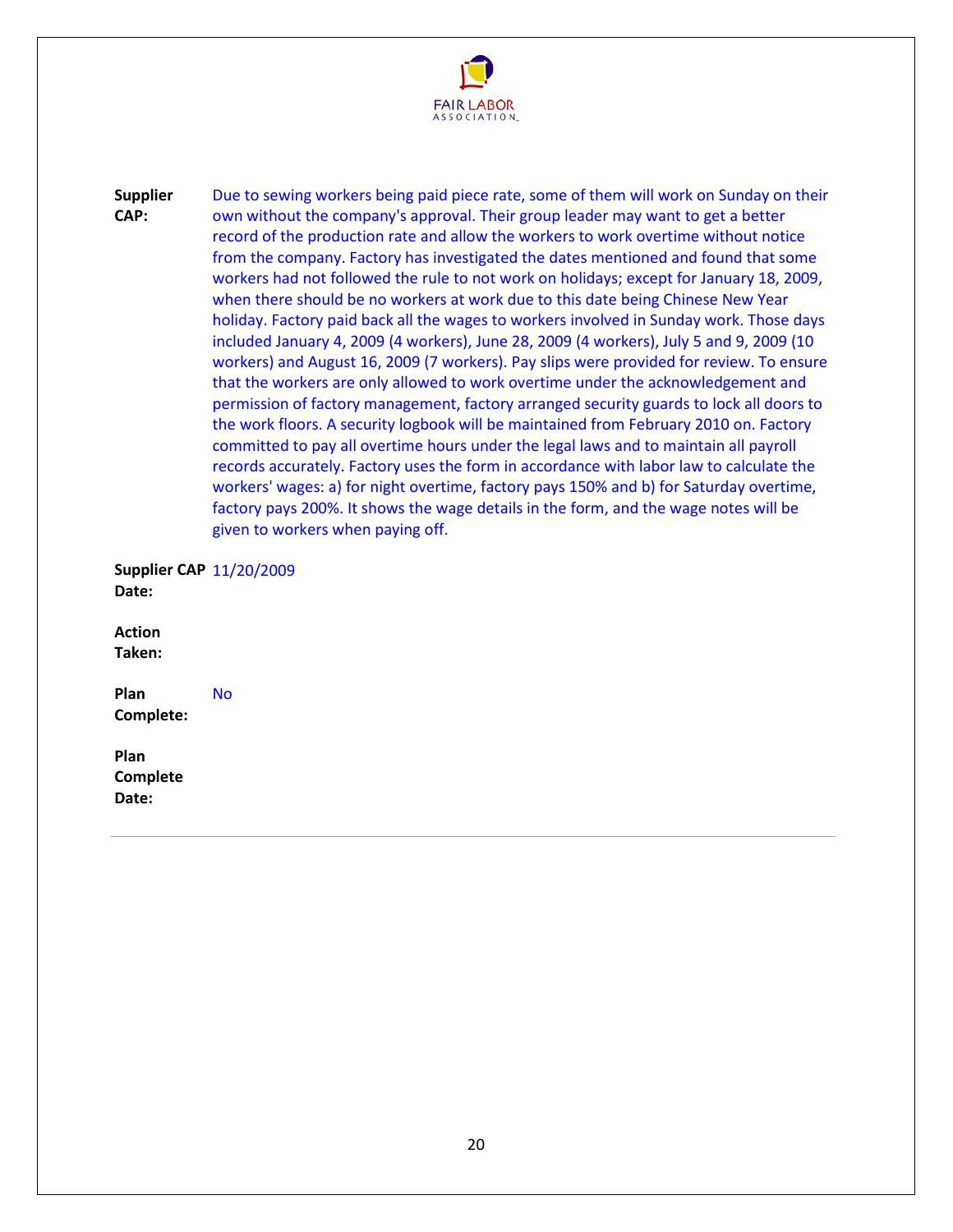

# <span id="page-20-0"></span>**Freedom of Association: Right to Freely Associate**

FOA.2 Workers, without distinction whatsoever, shall have the right to establish and, subject only to the rules of the organization concerned, to join organizations of their own choosing without previous authorization. The right to freedom of association begins at the time that a worker seeks employment, and continues through the course of employment, including eventual termination of employment, and is applicable as well to unemployed and retired workers. (S)

#### **Noncompliance**

**Explanation:** FLA Comment: *The Chinese constitution guarantees Freedom of Association (FOA); however, the Trade Union Act prevents the establishment of trade unions independent of the sole official trade union - the All China Federation of Trade Unions (ACFTU). According to the ILO, many provisions of the Trade Union Act are contrary to the fundamental principles of FOA, including the non-recognition of the right to strike. As a consequence, all factories in China fall short of the ILO standards on the right to organize and bargain collectively. However, the government has introduced new regulations that could improve the functioning of the labor relations mechanisms. The Amended Trade Union Act of Oct. 2001 stipulates that union committees have to be democratically elected at members' assemblies and trade unions must be accountable to their members. The trade union has the responsibility to consult with management on key issues of importance to their members and to sign collective agreements. Trade unions also have an enhanced role in dispute resolution. In Dec. 2003, the Collective Contracts Decree introduced the obligation for representative trade unions and employers to negotiate collective agreements, in contrast to the previous system of non-negotiated administrative agreements.*

**Plan Of Action:** 

**Deadline Date:** 

**Action Taken:** 

**Plan Complete:**  No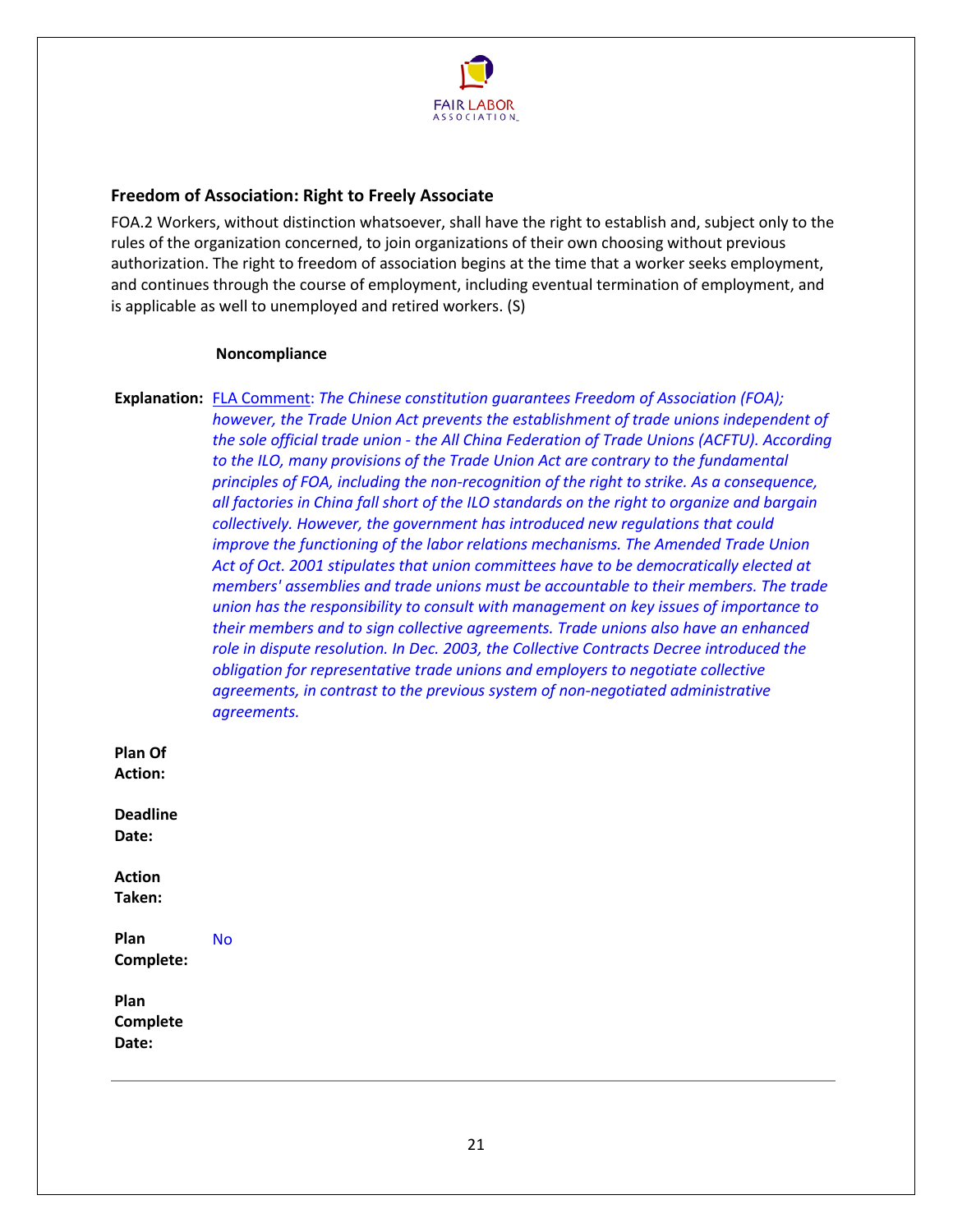

# <span id="page-21-0"></span>**Harassment or Abuse: Discipline/Review of Disciplinary Action**

H&A.3 The disciplinary system shall include possibilities for workers to have disciplinary action imposed on them reviewed by someone at a higher managerial position than the manager who imposed the disciplinary action. In addition, such a system shall include the ability of a worker to appeal and/or question any disciplinary action against him or her and/or have a third party of his or her choice present when the disciplinary action is being imposed. (P)

#### **Noncompliance**

- **Explanation:** The disciplinary procedure did not include a system or channel that would allow a worker to appeal and/or question any disciplinary action against them and/or have a third party of their choice present when disciplinary action is being imposed.
- **Plan Of Action:**  During the meeting with factory manager and vendor representative, the requirement was discussed with factory. The factory agreed to revise the employee handbook and include an appealing channel for any disciplinary action against workers. PCs will verify it in the coming follow-up visits.

**Deadline**  01/31/2010

**Date:** 

**Supplier CAP:**  Factory has a labor manual passed to all workers to review with an explanation of rules to let them fully understand the labor law. For the complaint system, factory has been improving it and has implemented a labor union supervision system. The system allows workers to complain and claim in several ways, including a suggestion box and telephone, without letting others know. Factory will include the appeal and/or questions about disciplinary action against workers into their grievance procedures. A meeting will be held and communicated to all workers in February 2010.

**Supplier CAP**  11/20/2009 **Date: Action Taken: Plan Complete:**  No **Plan** 

**Complete Date:**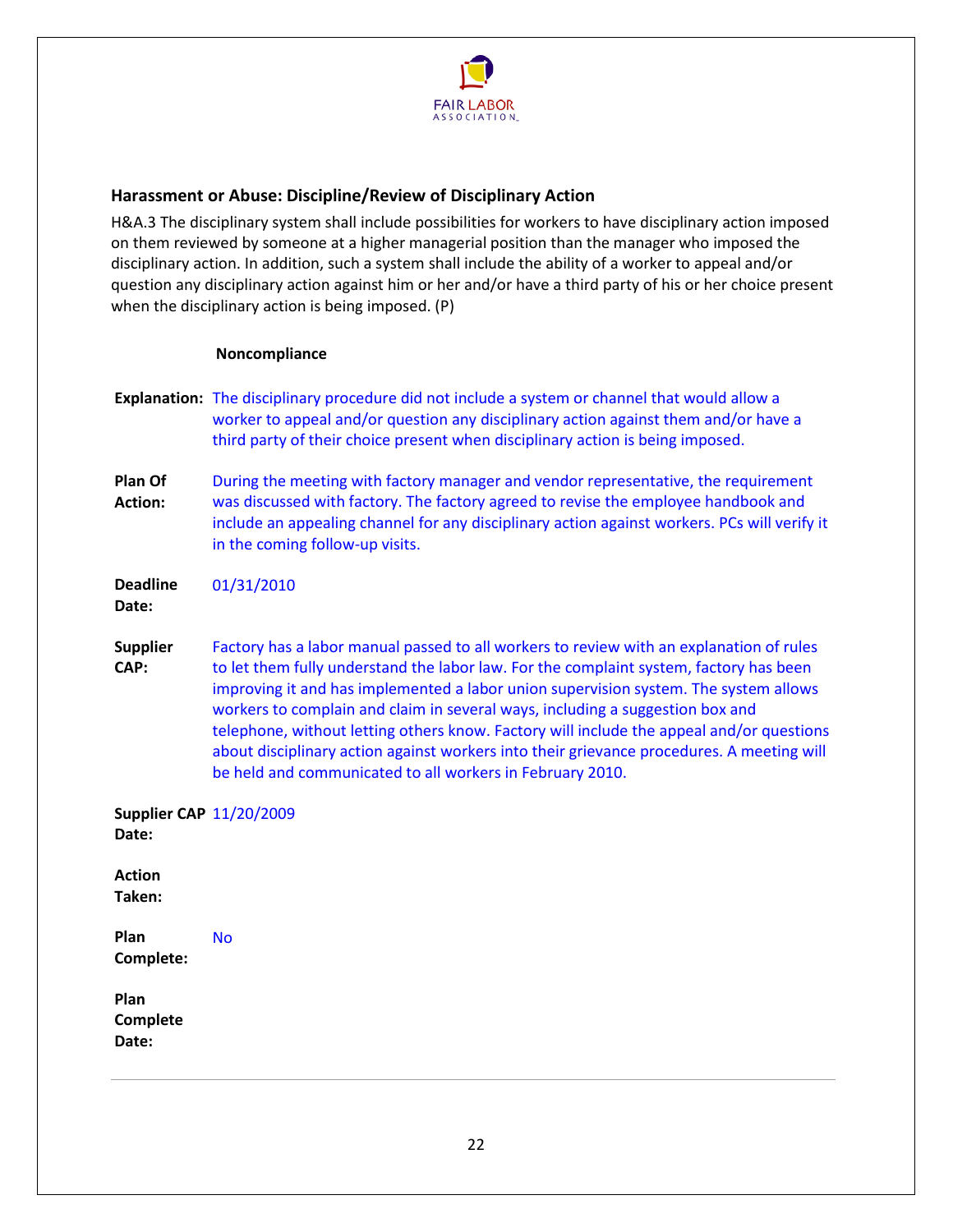

# <span id="page-22-0"></span>**Non-Discrimination: Recruitment and Employment Practices (Job Advertisements, Job Descriptions, Evaluation Policies)**

D.3 Recruitment and employment policies and practices, including job advertisements, job descriptions, and performance/job evaluation policies and practices shall be free from any type of discriminatory bias. (S)

## **Noncompliance**

|                                         | <b>Explanation:</b> There was improper age limit on the recruitment advertisement, which stated that only<br>workers above 18 years of age will be considered.                                                                                                                                                                                                                                                           |
|-----------------------------------------|--------------------------------------------------------------------------------------------------------------------------------------------------------------------------------------------------------------------------------------------------------------------------------------------------------------------------------------------------------------------------------------------------------------------------|
| Plan Of<br><b>Action:</b>               | During the meeting with factory manager and vendor representative, the non-<br>discrimination requirement was discussed with factory. The factory agreed to revise the<br>employee handbook to reflect that there is no intention to discriminate against workers<br>under 18 from working in the factory; however, all respective legal requirements must<br>be followed. PCs will verify this during follow-up visits. |
| <b>Deadline</b><br>Date:                | 01/31/2010                                                                                                                                                                                                                                                                                                                                                                                                               |
| <b>Supplier</b><br>CAP:                 | Factory has revised the recruitment advertisement based on national labor law.                                                                                                                                                                                                                                                                                                                                           |
| <b>Supplier CAP 11/20/2009</b><br>Date: |                                                                                                                                                                                                                                                                                                                                                                                                                          |
| <b>Action</b><br>Taken:                 | January 18, 2010: Factory revised employee handbook to reflect there is no intention to<br>discriminate against workers under 18 from working in the factory; however, all<br>respective legal requirements must be followed. Employee handbook was provided for<br>review. It confirmed the corrective action.                                                                                                          |
| Plan<br>Complete:                       | <b>Yes</b>                                                                                                                                                                                                                                                                                                                                                                                                               |
|                                         |                                                                                                                                                                                                                                                                                                                                                                                                                          |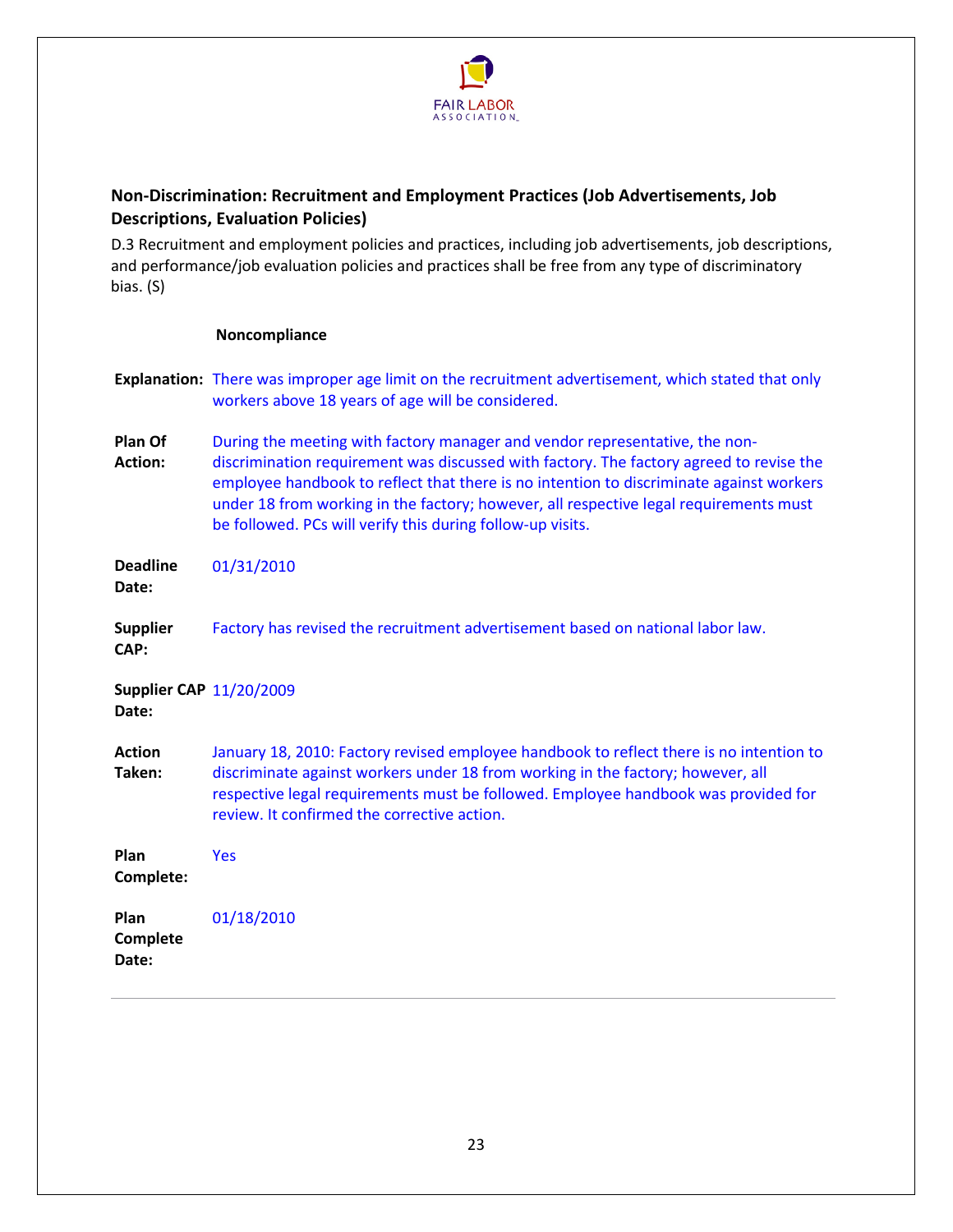

<span id="page-23-0"></span>**Miscellaneous: Illegal Subcontracting**

MISC.1 Illegal Subcontracting

#### **Uncorroborated Evidence of Noncompliance**

**Explanation:** 1. As per production-related records, it was noted that factory subcontracted some production orders for other sister factories in the same industrial compound to complete. However, they reported that they did not subcontract the product of the company to other factories.

> 2. During this audit, factory reported that they only consist of one 5-story production building and one block of 4-story dormitories in the compound. As per other information obtained, there was another block of production buildings (#4 workshop of this factory), which was next to the 5-story production building, also belonging to the factory. In addition, the swapping of workforce was also noted between them. But, factory did not allow this audit to cover this additional block of production buildings, as they reported that the production consisted only of one block of 5-story production buildings. Therefore, auditors were unable to cover this additional block of buildings. Per information collected, there were more than 200 workers working at this additional building. Auditors were unable to properly verify the compliance status of workers' ages at this additional building, due to not being granted access.

**Plan Of Action:**  After several conversations with factory and vendor, it was noted that the suspicious subcontractor (#4 workshop) belonged to the previous owner of the factory group. The audited factory has no relationship with factory and never shares workers or production between the workshops. Both factories have separate factory licenses, separate factory management and separate payrolls. A copy was provided for review. To avoid any claims of illegal subcontracting, PCs highly recommend the factory to change all workers' badges immediately. New and old workers' badges were provided for review. PCs will follow up the issue in the follow-up visit.

**Deadline**  01/31/2010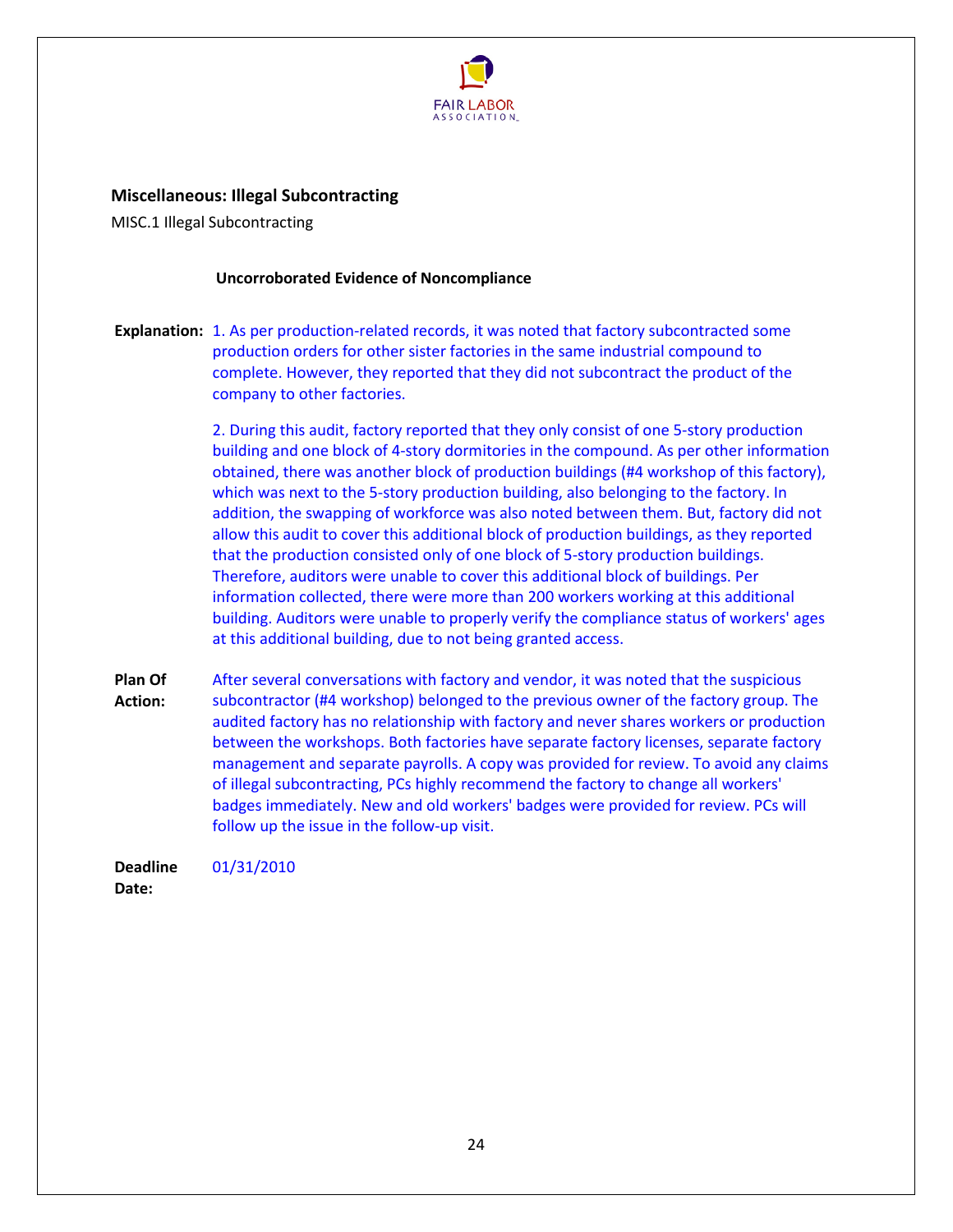

**Supplier CAP:**  The fourth plant belonged to factory before September 1, 2008. Due to the financial crisis, orders decreased and they could not afford it due to the company's situation. Factory closed it on September 1, 2008, and transferred it to another enterprise. Now, factory has changed the factory cards. Factory committed only to place EBI production in audited facility, and to not use any unauthorized subcontractors. Factory admitted that workers may have worked in the other factory, under the same group, for help during an extreme peak season in the past. This practice had been stopped since the FLA audit. All the workers' badges and related documents were separated after the FLA audit, in order to refuse any claims of illegal subcontracting. Factory manager claimed that workers, payroll and management are different from the rest of the factories next to them, although they are within the same compound. Dormitory of factory workers is separated in one building within the same factory compound. Canteen, however, was shared with the other vendor.

**Supplier CAP**  11/20/2009 **Date:** 

**Action Taken:**  January 18, 2010: During the factory walkthrough, it was observed that workers' badges were separated with the #4 workshop. There are four buildings inside the same factory compound; three buildings belong to the other factory. There is only one building for the audited factory to produce EBI products. Factory license was provided for review. There is no EBI production observed in the rest of the factory buildings. The claims from factory management were verified by EBI auditor during the visit.

**Plan Complete:**  Yes **Plan**  01/18/2010

**Complete Date:**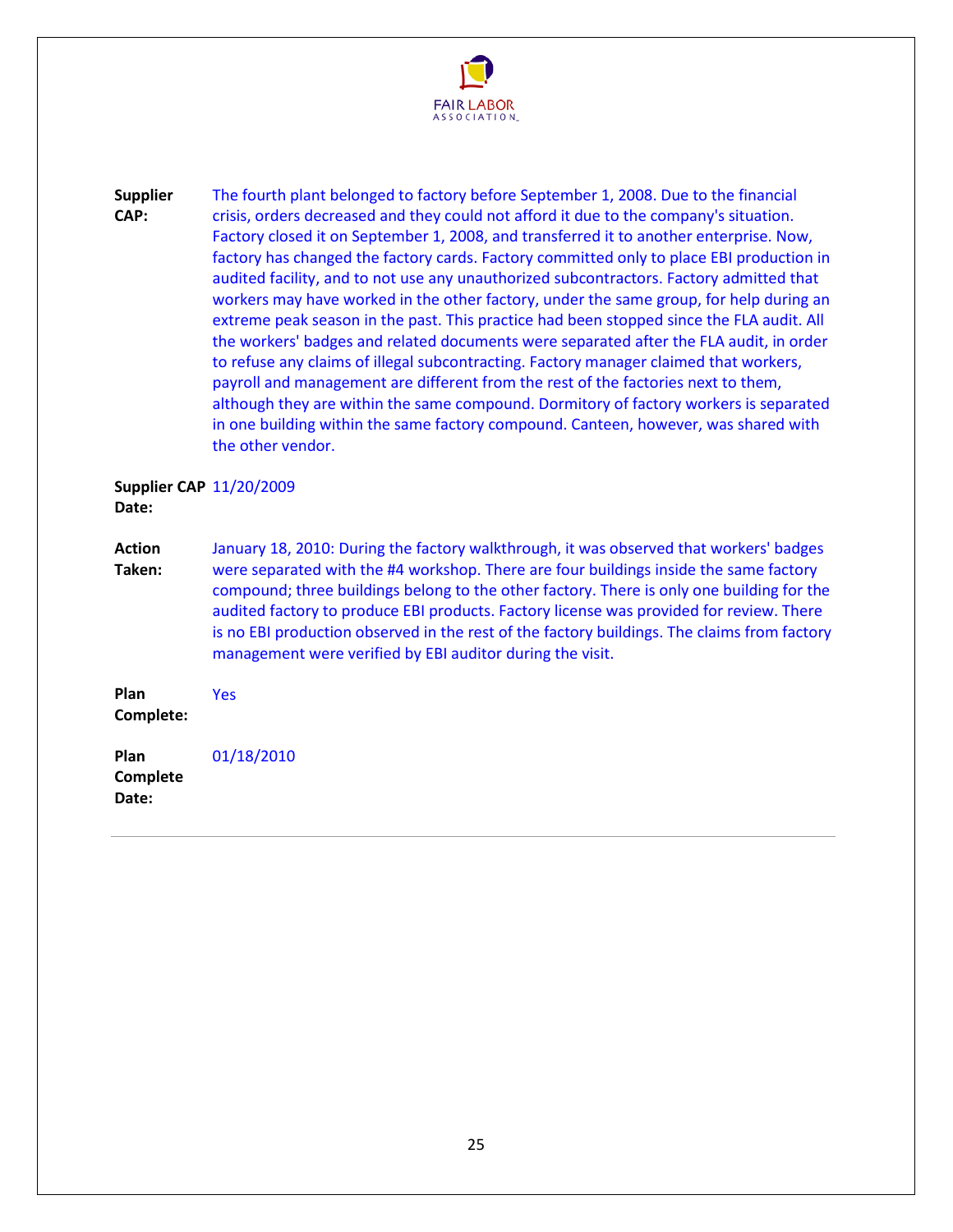

# <span id="page-25-0"></span>**Health and Safety: Evacuation Requirements and Procedure**

H&S.9 All applicable legally required or recommended elements of safe evacuation (such as posting of evacuation plans, the installation and maintenance of an employee alarm and emergency lighting systems, ensuring aisles/exits are not blocked and that workers are not blocked within their workstations, employee education, evacuation procedures, etc.) shall be complied with. Workers shall be trained in evacuation procedures. Alarm systems shall be regularly tested and evacuation drills shall be undertaken at least annually. (S)

# **Noncompliance**

**Explanation:** 1. Some emergency lighting in the workshop was not functioning. (Article 10.2.6 of the Fire Prevention Standard for Building Design (new revision of GBJ 16-87) of PRC). 2. Some fire extinguishers were blocked by materials, and at least one fire extinguisher was put on the floor and not properly mounted. **Plan Of Action:**  All the health and safety issues were discussed with factory and they agreed to take corrective actions immediately. PCs will verify the corrections during follow-up visits. **Deadline Date:**  01/31/2010 **Supplier CAP:**  Factory had arranged a person to check the fire protection equipment one time each month. Now factory has it checked once a week and will arrange a supervisor to check at random, in order to ensure all fire protection equipment operates well. **Supplier CAP**  11/20/2009 **Date: Action Taken:**  During the walkthrough of the work floor, emergency lights were properly functioning and fire extinguishers were free of access. **Plan Complete:**  Yes **Plan Complete Date:**  01/18/2010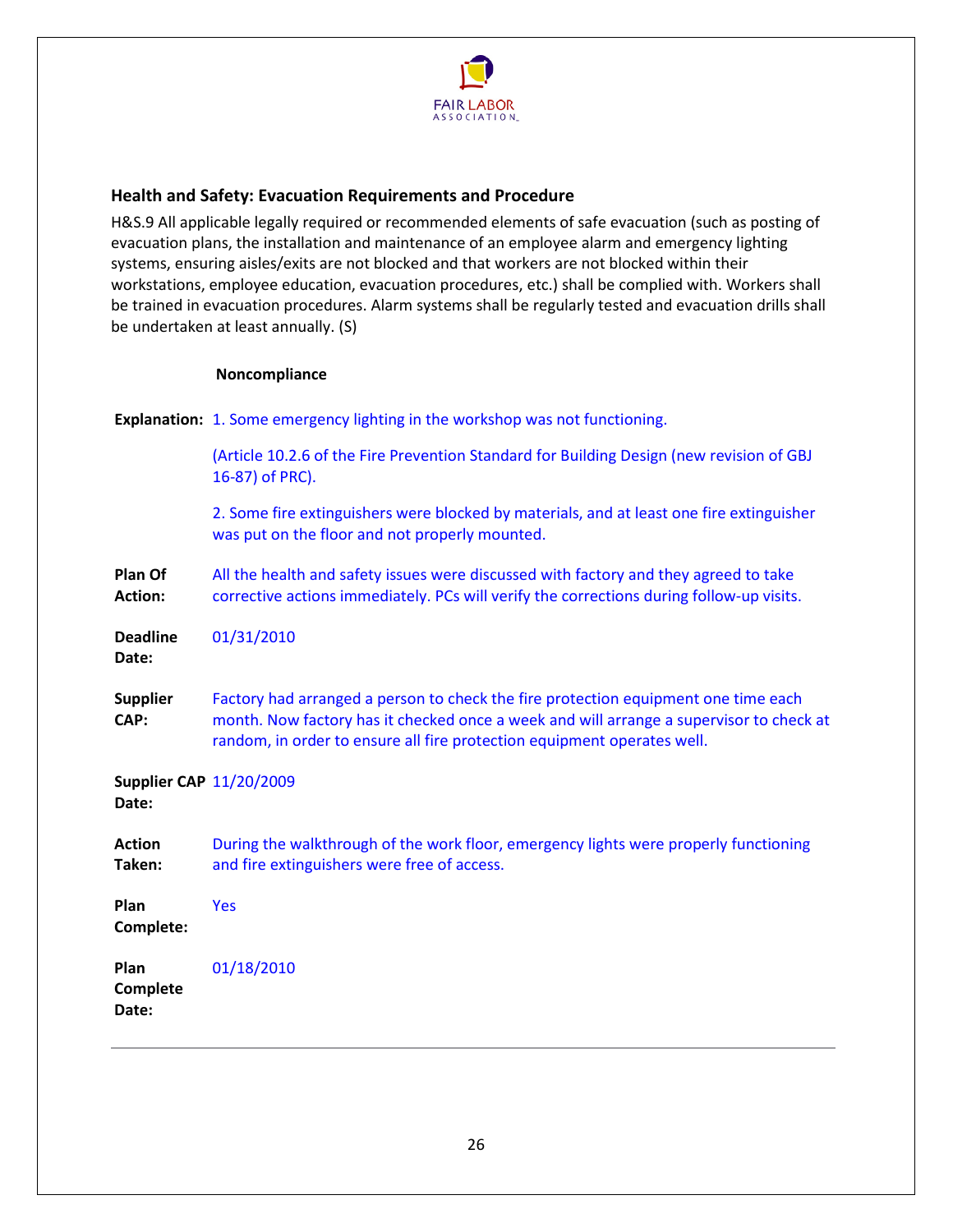

# <span id="page-26-0"></span>**Health and Safety: Machinery Maintenance and Worker Training**

H&S.18 All production machinery, equipment and tools shall be regularly maintained and properly guarded. Workers shall receive training in the proper use and safe operation of machinery, equipment and tools they use. Employers shall ensure safety instructions are either displayed/posted near all machinery or are readily accessible to the workers. (S)

## **Noncompliance**

|                                         | Explanation: During factory tour, it was noted that some workers did not use the protective eye shield<br>while operating the overlock stitching machines. Also, there was at least one overlock<br>stitching machine not equipped with a protective eye shield.                                                                                                                                                                                                                                                |
|-----------------------------------------|-----------------------------------------------------------------------------------------------------------------------------------------------------------------------------------------------------------------------------------------------------------------------------------------------------------------------------------------------------------------------------------------------------------------------------------------------------------------------------------------------------------------|
| Plan Of<br><b>Action:</b>               | All the health and safety issues were discussed with the factory, and they agreed to take<br>corrective actions immediately. PCs will verify the corrections during follow-up visits.                                                                                                                                                                                                                                                                                                                           |
| <b>Deadline</b><br>Date:                | 01/31/2010                                                                                                                                                                                                                                                                                                                                                                                                                                                                                                      |
| <b>Supplier</b><br>CAP:                 | All machines have been equipped with protective devices and will be timely checked.<br>Factory has emphasized that it is very important to use the equipment correctly in the<br>monthly safety meeting. However, workers think that using protective devices will slow<br>down their work and drop their productivity; consequently, they are unwilling to use<br>them. Factory will train workers and make them realize the importance of using<br>protective devices in accordance with safety requirements. |
| <b>Supplier CAP 11/20/2009</b><br>Date: |                                                                                                                                                                                                                                                                                                                                                                                                                                                                                                                 |
| <b>Action</b><br>Taken:                 | January 18, 2010: During the walkthrough of the work floor, it was observed that eye<br>shields were equipped on overlock stitching machines.                                                                                                                                                                                                                                                                                                                                                                   |
| Plan<br>Complete:                       | <b>Yes</b>                                                                                                                                                                                                                                                                                                                                                                                                                                                                                                      |
| Plan<br>Complete                        | 01/18/2010                                                                                                                                                                                                                                                                                                                                                                                                                                                                                                      |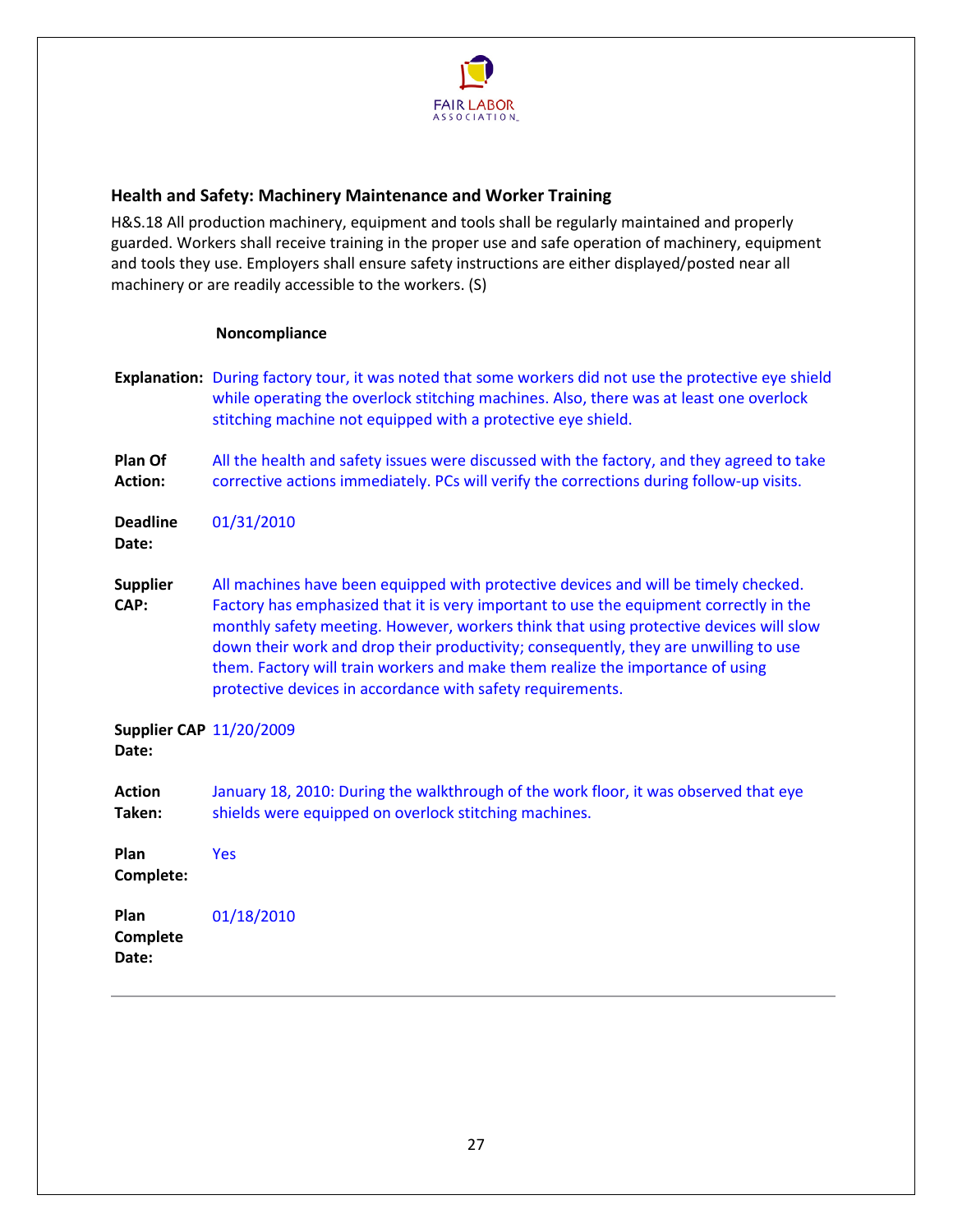

# <span id="page-27-0"></span>**Hours of Work: General Compliance Hours of Work**

HOW.1 Employers shall comply with all local laws, regulations and procedures concerning hours of work, public holidays and leave. (S)

#### **Noncompliance**

**Explanation:** Due to the inconsistencies noted between time records, along with other records and information provided during the audit, auditors were unable to accurately verify workers' actual working hours, holidays and leave status at the facility.

(Article 38, 41, 45, 51 of PRC Labor Law)

**Plan Of Action:**  A conference call was held between representatives from both PCs (HBI and EBI) on October 5 to understand the audit findings and to discuss the plan for factory action. A discussion with the factory manager was held on October 19 with HBI and EBI over the phone. The inconsistent record keeping issue was highly addressed to the factory and the consequences of falsified records were emphasized. Factory manager appears to be aware of the seriousness. Both PCs received the first draft reply from factory on October 29, which looks too simple and lacks commitment. Representative from factory's HK vendor was invited for a face-to-face meeting. The seriousness of inconsistent record keeping was emphasized again. The vendor admitted that some workers from two production lines worked on Sundays and committed to compensate those working hours correctly. A finalized factory CAP was received on November 20. Both PCs reviewed and agreed to have a first follow-up visit around December 2009 or January 2010 to rectify the compliance of working hours, payment and benefits. The next follow-up visit was planned in the next 3 to 4 months after the first visit. According to the provided document, the factory seems to comply with the local law and paying 150%, 200% and 300%. PC will keep following up with factory about the supporting documents.

**Deadline**  12/31/2010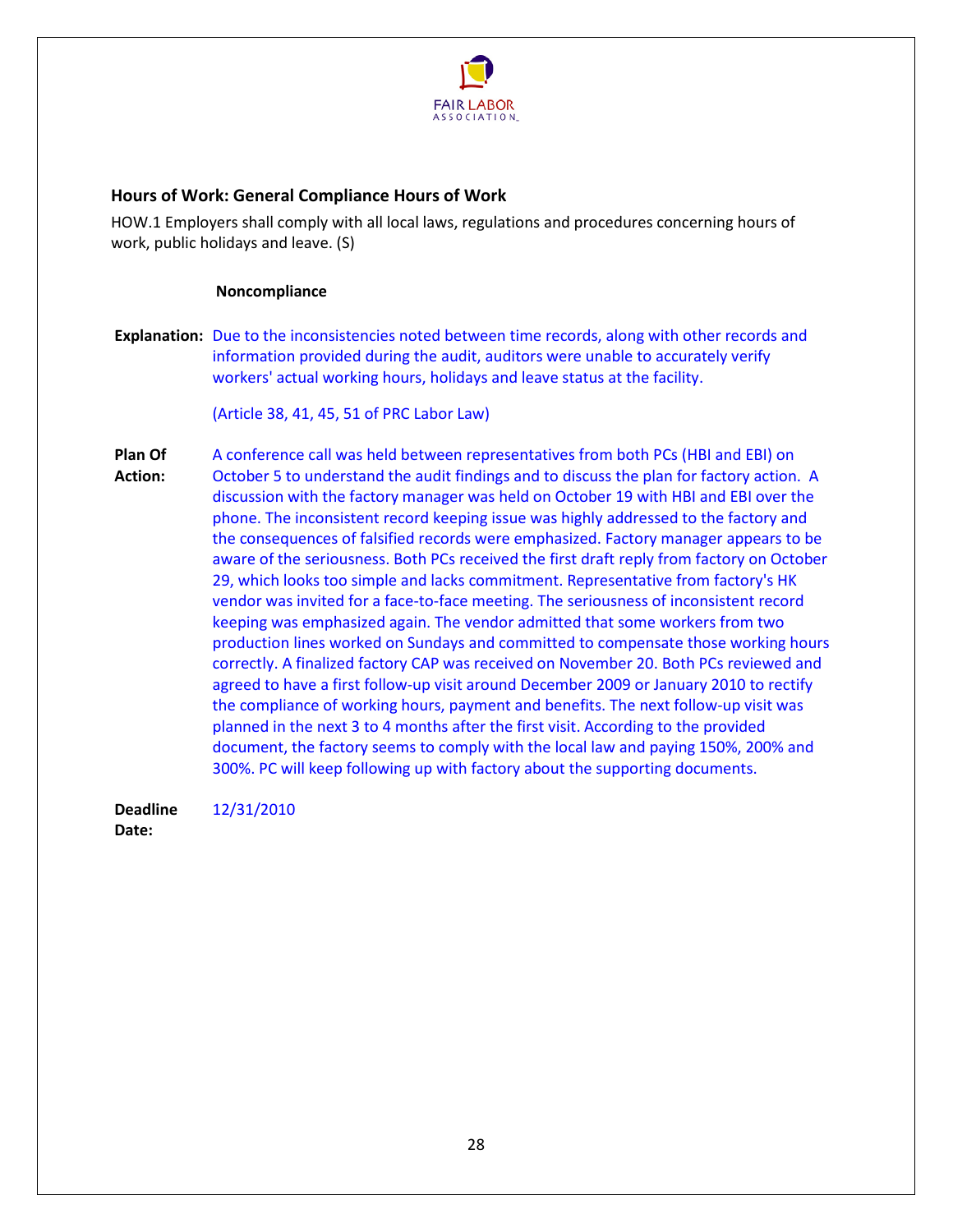

**Supplier CAP:**  Due to sewing workers being paid piece rate, some of them will work on Sunday on their own without the company's approval. Their group leader may want to get a better record of the production rate and allow the workers to work overtime without notice from the company. Factory has investigated the dates mentioned and found that some workers had not followed the rule to not work on holidays; except for January 18, 2009, when there should be no workers at work due to this date being Chinese New Year holiday. Factory paid back all the wages to workers involved in Sunday work. Those days included January 4, 2009 (4 workers), June 28, 2009 (4 workers), July 5 and 9, 2009 (10 workers) and August 16, 2009 (7 workers). Pay slips were provided for review. To ensure that the workers are only allowed to work overtime under the acknowledgement and permission of factory management, factory arranged security guards to lock all doors to the work floors. A security logbook will be maintained from February 2010 on. Factory committed to pay all overtime hours under the legal laws and to maintain all payroll records accurately. Factory uses the form in accordance with labor law to calculate the workers' wages: a) for night overtime, factory pays 150% and b) for Saturday overtime, factory pays 200%. It shows the wage details in the form, and the wage notes will be given to workers when paying off.

**Supplier CAP**  11/24/2009 **Date:** 

**Action Taken:** 

**Plan Complete:**  No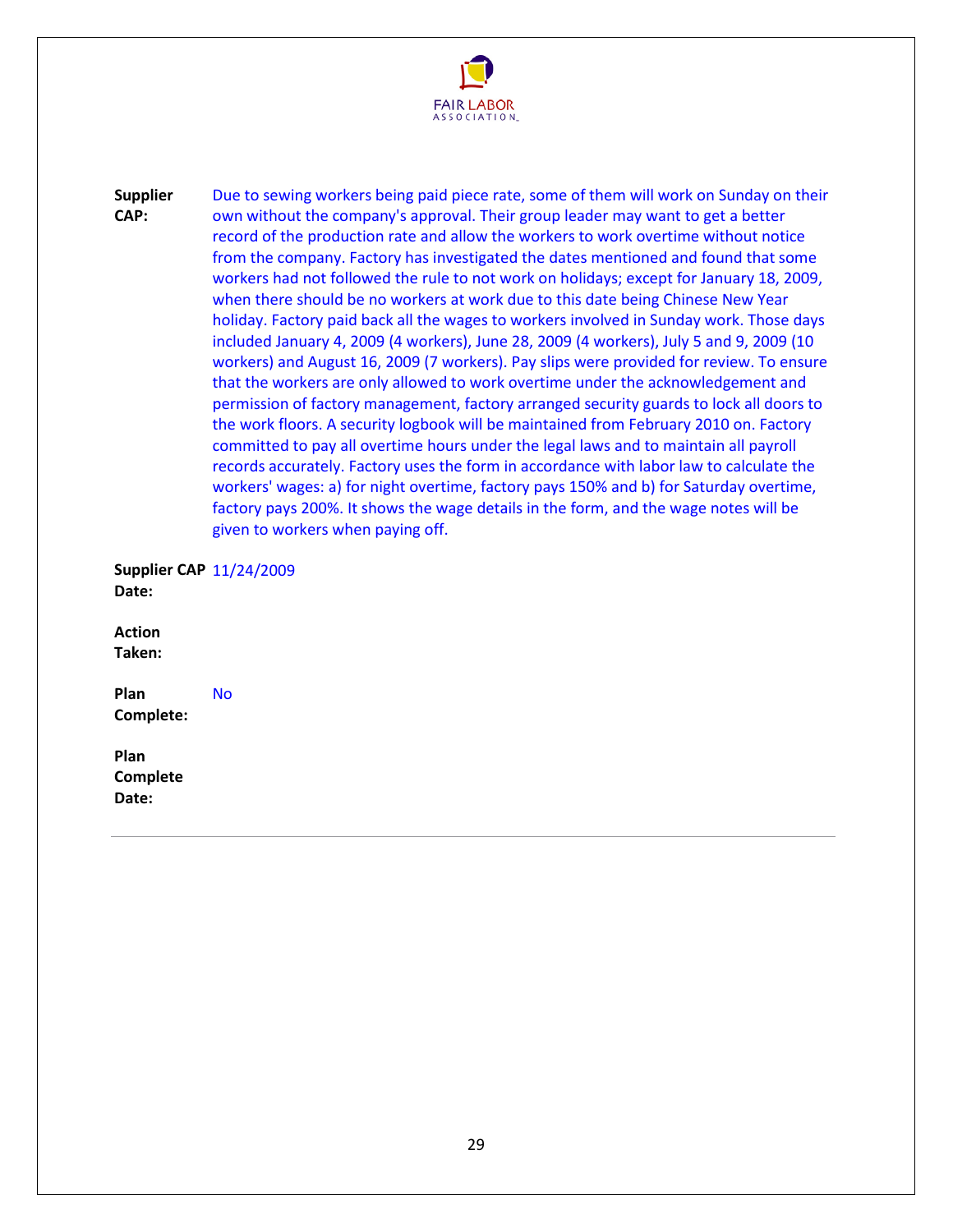

# <span id="page-29-0"></span>**Hours of Work: Rest Day**

HOW.2 Workers shall be entitled to at least one day off in every seven-day period. If workers must work on a rest day, an alternative day off must be provided within that same seven-day period or immediately following the seven-day period. (P)

#### **Noncompliance**

**Explanation:** Due to the inconsistencies noted between the time records along with other records and information obtained during the audit, auditors were unable to accurately verify workers' consecutive work days at the facility.

(Article 38 of PRC Labor Law)

**Plan Of Action:**  A conference call was held between representatives from both PCs (HBI and EBI) on October 5 to understand the audit findings and to discuss the plan for factory action. A discussion with factory manager was held on October 19 with HBI and EBI over the phone. The inconsistent record keeping issue was highly addressed to the factory and the consequences of falsified records were emphasized. Factory manager appears to be aware of the seriousness. Both PCs received the first draft reply from factory on October 29, which looks too simple and lacks commitment. Representative from factory's HK vendor was invited for a face-to-face meeting. The seriousness of inconsistent record keeping was emphasized again. The vendor admitted that some workers from two production lines worked on Sundays and committed to compensate those working hours correctly. A finalized factory CAP was received on November 20. Both PCs reviewed and agreed to have a first follow-up visit around December 2009 or January 2010 to rectify the compliance of working hours, payment and benefits. The next follow-up visit was planned in the next 3 to 4 months after the first visit. According to the provided document, the factory seems to comply with the local law and paying 150%, 200% and 300%. PC will keep following up with factory about the supporting documents.

**Deadline**  12/31/2010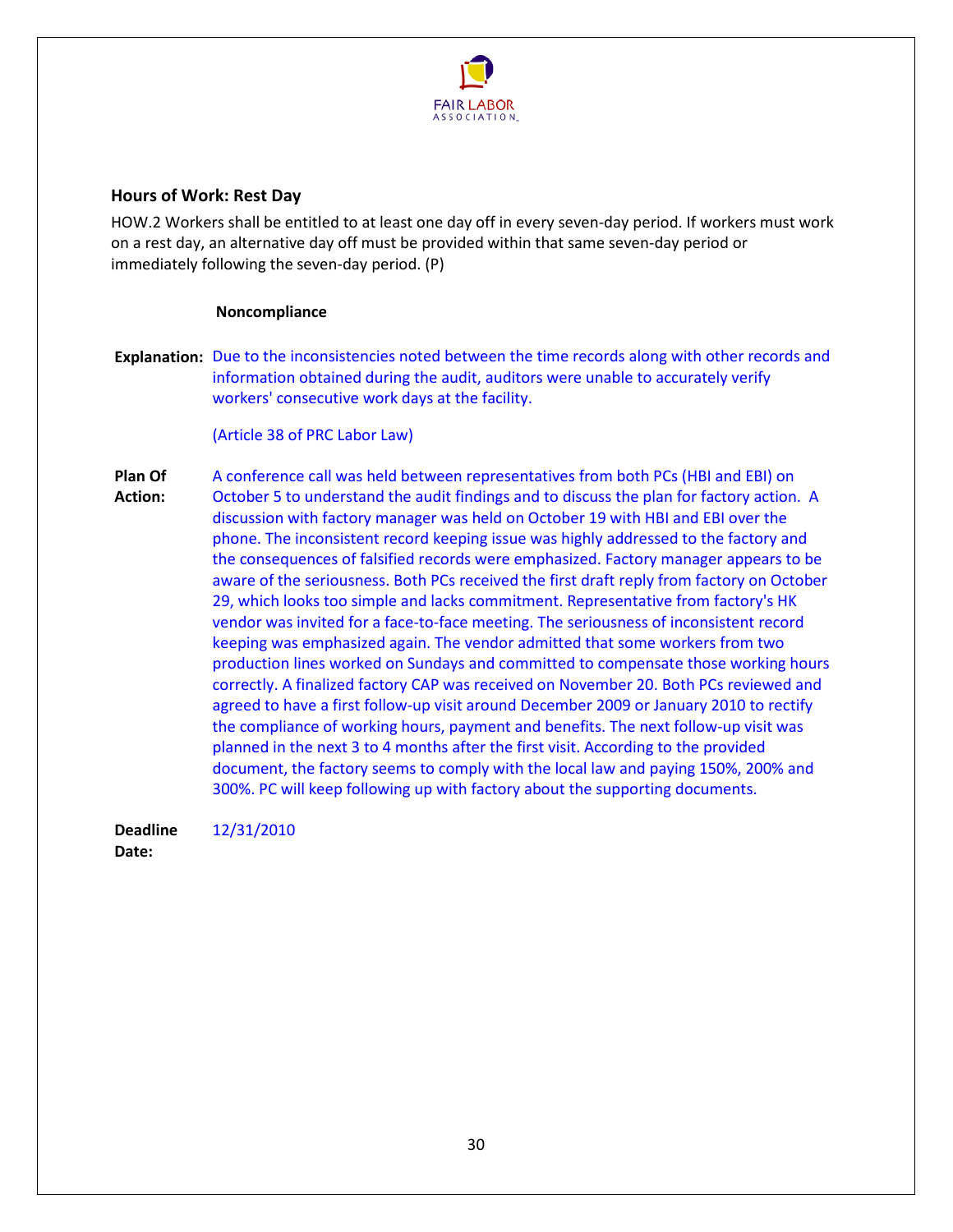

**Supplier CAP:**  Due to sewing workers being paid piece rate, some of them will work on Sunday on their own without the company's approval. Their group leader may want to get a better record of the production rate and allow the workers to work overtime without notice from the company. Factory has investigated the dates mentioned and found that some workers had not followed the rule to not work on holidays; except for January 18, 2009, when there should be no workers at work due to this date being Chinese New Year holiday. Factory paid back all the wages to workers involved in Sunday work. Those days included January 4, 2009 (4 workers), June 28, 2009 (4 workers), July 5 and 9, 2009 (10 workers) and August 16, 2009 (7 workers). Pay slips were provided for review. To ensure that the workers are only allowed to work overtime under the acknowledgement and permission of factory management, factory arranged security guards to lock all doors to the work floors. A security logbook will be maintained from February 2010 on. Factory committed to pay all overtime hours under the legal laws and to maintain all payroll records accurately. Factory uses the form in accordance with labor law to calculate the workers' wages: a) for night overtime, factory pays 150% and b) for Saturday overtime, factory pays 200%. It shows the wage details in the form, and the wage notes will be given to workers when paying off.

**Supplier CAP**  11/24/2009 **Date:** 

**Action Taken:** 

**Plan Complete:**  No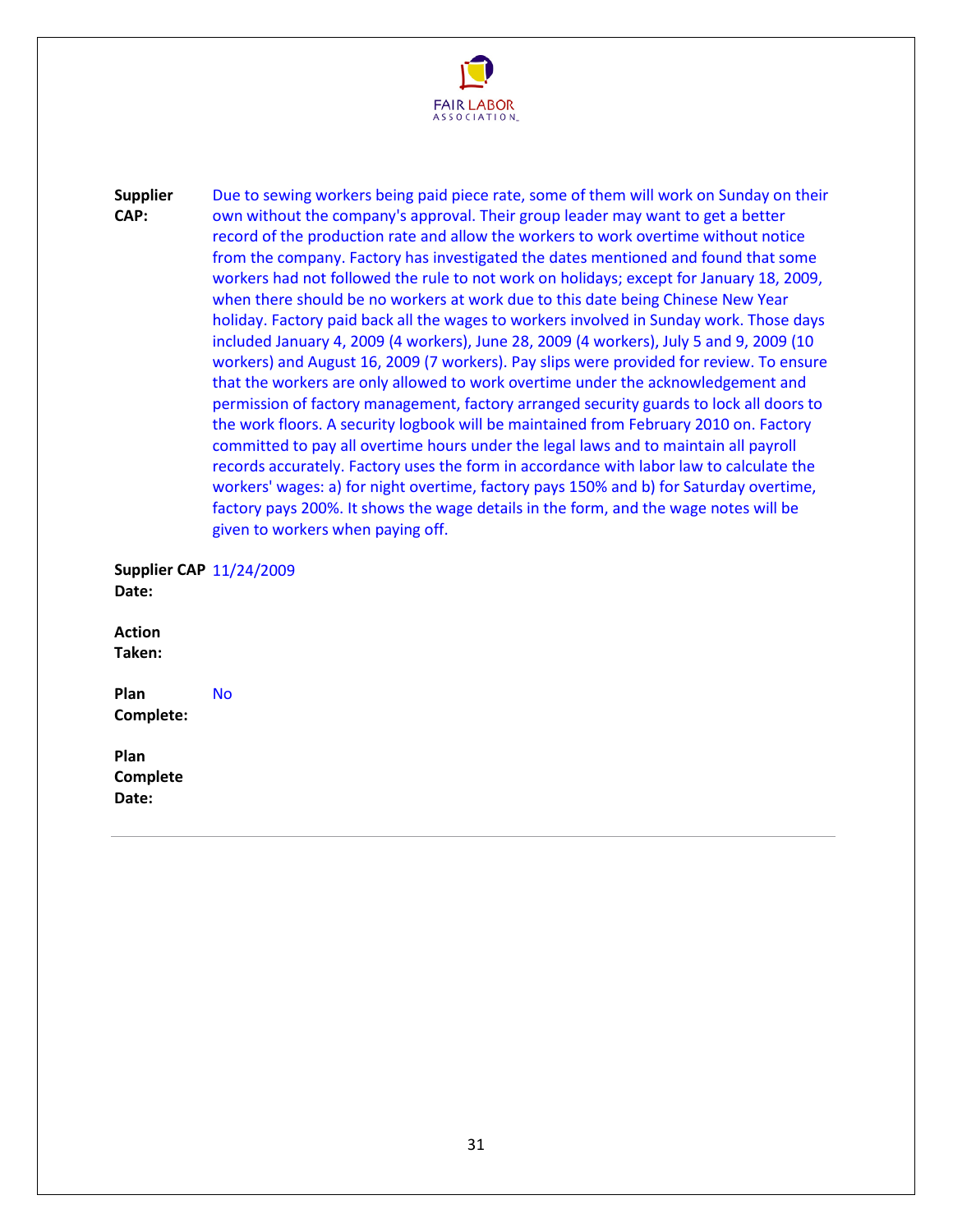

# <span id="page-31-0"></span>**Hours of Work: Time Recording System**

HOW.6 Time worked by all workers, regardless of compensation system, shall be fully documented by time cards or other accurate and reliable recording systems such as electronic swipe cards. Employers are prohibited from maintaining multiple time-keeping systems and/or false records for any fraudulent reason, such as to falsely demonstrate working hours. Time records maintained shall be authentic and accurate. (P)

#### **Noncompliance**

**Explanation:** During the audit, it was noted that the factory used an electronic time recording system to record workers' attendance. It was noted that workers' regular working hours were between 08:00 – 12:00 and 13:30 – 17:30; night overtime was occasionally arranged in between 19:00 – 22:00, but only on rare occasions. The regular workweek was from Monday to Friday. Workers were required to work Saturday overtime frequently. Based on the time records provided, it was noted that the majority of workers' weekly hours were between 48 – 54 hours. Workers' monthly overtime hours did not exceed 36 hours a month. However, various inconsistencies were found between time and payment records, along with other information collected during the audit. Production related records showed that workers were working on various Sundays, such as January 4 and 18, 2009; June 28, 2009; July 5 and 19, 2009; August 16, 2009, etc. However, corresponding time and payment records of respective workers showed that they were off on these dates. Additionally, various records showed that workers were required to work night overtime for either 3 hours or more frequently. Time records of respective workers showed that workers were either not working night overtime or only worked overtime for 3 hours. In view of the above, auditors concluded that the time and payment records were unreliable and failed to accurately reflect workers' actual working hours, wages and benefits at the facility.

(Article 38, 41, 48, 44 of PRC Labor Law)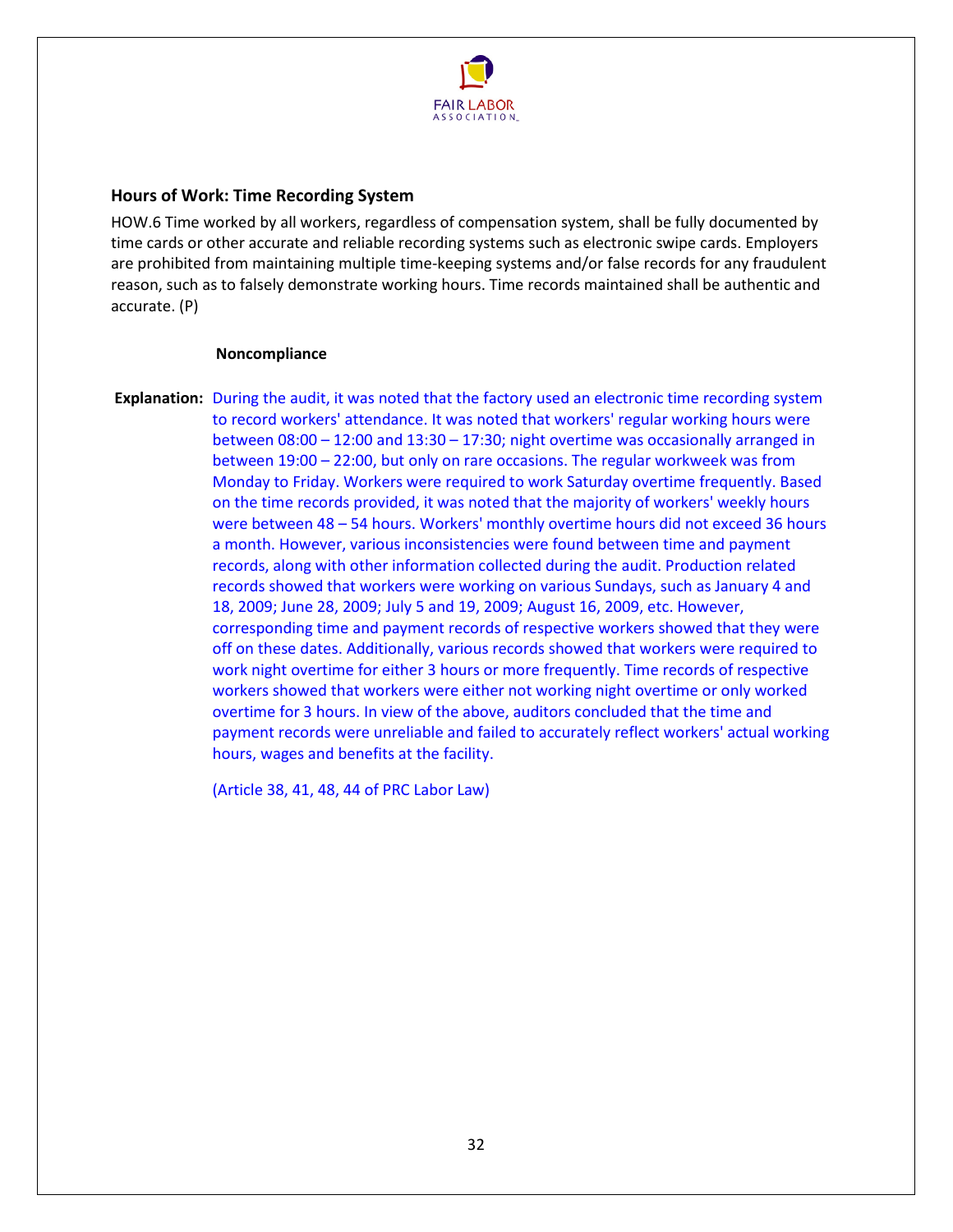

**Plan Of Action:**  A conference call was held between representatives from both PCs (HBI and EBI) on October 5 to understand the audit findings and to discuss the plan for factory action. A discussion with factory manager was held on October 19 with HBI and EBI over the phone. The inconsistent record keeping issue was highly addressed to the factory and the consequences of falsified records were emphasized. Factory manager appears to be aware of the seriousness. Both PCs received the first draft reply from factory on October 29, which looks too simple and lacks commitment. Representative from factory's HK vendor was invited for a face-to-face meeting. The seriousness of inconsistent record keeping was emphasized again. The vendor admitted that some workers from two production lines worked on Sundays and committed to compensate those working hours correctly. A finalized factory CAP was received on November 20. Both PCs reviewed the CAP and agreed to have a first follow-up visit around December 2009 or January 2010 to rectify the compliance of working hours, payment and benefits. The next follow-up visit was planned in the next 3 to 4 months after the first visit. According to the provided document, the factory seems to comply with the local law and paying 150%, 200% and 300%. PC will keep following up with factory about the supporting documents.

**Deadline**  12/31/2010

**Date:** 

**CAP:** 

**Supplier**  Due to sewing workers being paid piece rate, some of them will work on Sunday on their own without the company's approval. Their group leader may want to get a better record of the production rate and allow the workers to work overtime without notice from the company. Factory has investigated the dates as mentioned and found that some workers had not followed the rule to not work on holidays; except for January 18, 2009, when there should be no workers at work due to this date being Chinese New Year holiday. Factory paid back all the wages to workers involved in Sunday work. Those days included January 4, 2009 (4 workers), June 28, 2009 (4 workers), July 5 and 9, 2009 (10 workers) and August 16, 2009 (7 workers). Pay slips were provided for review. To ensure that the workers are only allowed to work overtime under the acknowledgement and permission of factory management, factory arranged security guards to lock all doors to the work floors. A security logbook will be maintained from February 2010 on. Factory committed to pay all overtime hours under the legal laws and to maintain all payroll records accurately. Factory uses the form in accordance with labor law to calculate the workers' wages: a) for night overtime, factory pays 150% and b) for Saturday overtime, factory pays 200%. It shows the wage details in the form, and the wage notes will be given to workers when paying off.

**Supplier CAP**  11/24/2009 **Date:** 

**Action Taken:**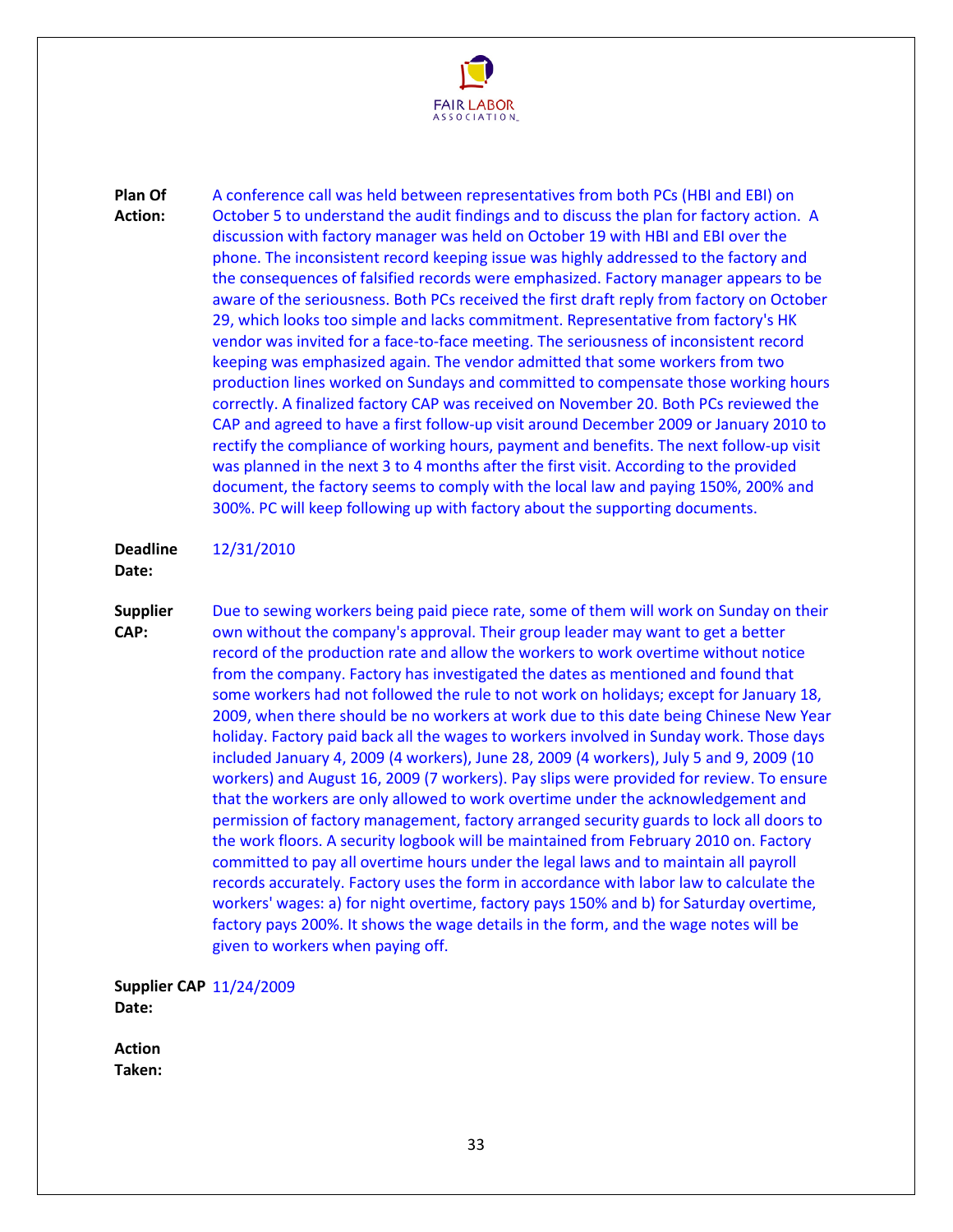

**Plan Complete:**  No

**Plan Complete Date:** 

# <span id="page-33-0"></span>**Hours of Work: Sick Leave/Restrictions**

HOW.20 Employers shall not impose any undue restrictions on sick leave. Any factory restrictions or procedures regarding sick leave, such as informing the employer as soon as possible, the provision of medical certificates, the use of designated doctors or hospitals, etc., must be in line with local laws, regulations and procedures and must be communicated in full to all workers. (S)

# **Noncompliance**

|                                | <b>Explanation:</b> The paid sick leave policy was not properly communicated to all workers. Per<br>information provided by the factory, no worker has ever applied for paid sick leave.                                                                                                                                                                                                                                                                                                                                        |
|--------------------------------|---------------------------------------------------------------------------------------------------------------------------------------------------------------------------------------------------------------------------------------------------------------------------------------------------------------------------------------------------------------------------------------------------------------------------------------------------------------------------------------------------------------------------------|
| Plan Of<br><b>Action:</b>      | The issue was discussed with factory; they agreed to communicate the sick leave system<br>with the workers, as well as the legal requirements for applying paid sick leave. PCs will<br>verify this in follow-up visits.                                                                                                                                                                                                                                                                                                        |
| <b>Deadline</b><br>Date:       | 01/31/2010                                                                                                                                                                                                                                                                                                                                                                                                                                                                                                                      |
| <b>Supplier</b><br>CAP:        | Factory implemented all systems according to national labor law, including paid annual<br>leave for workers. For the sick leave, wages won't be deducted for one day's sick leave.<br>For sick leaves more than two days, normal hospital proof needs to be present in order<br>to avoid workers unreasonably asking for leave. If workers can't show the proof, factory<br>will define it as personal leave. Factory will set up a new system to implement the sick<br>leave, and records will be kept by the factory manager. |
| <b>Supplier CAP 11/20/2009</b> |                                                                                                                                                                                                                                                                                                                                                                                                                                                                                                                                 |